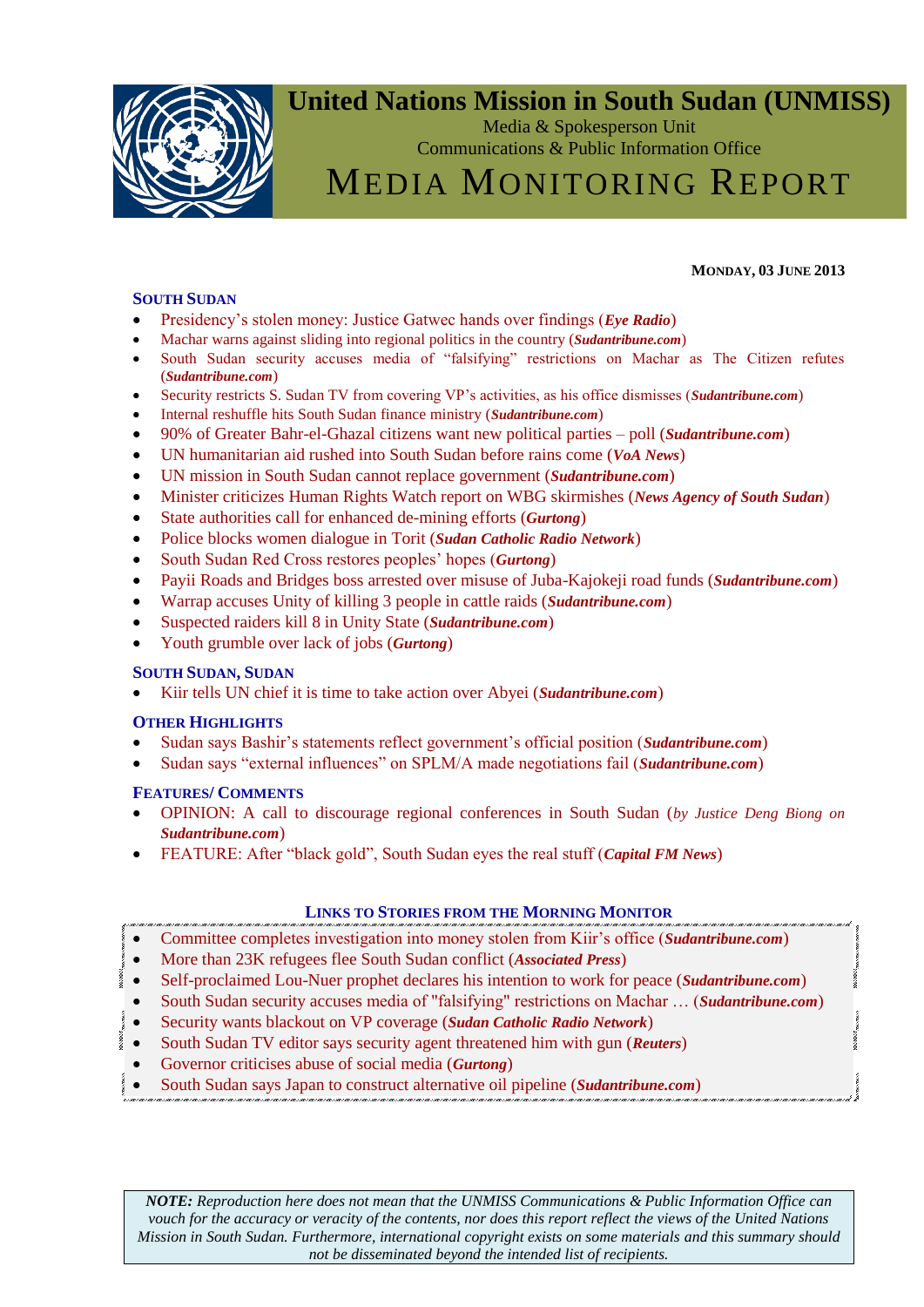# **Highlights**

#### <span id="page-1-0"></span>**Presidency's stolen money: Justice Gatwec Hands Over Findings**

*Eye Radio Juba, 02/06/13* - The ad hoc committee investigating disappearance of a large sum of money from the office of the President has completed its work, according to an official.

The Chairperson of the Anti-Corruption Commission who also chairs the committee, Justice John Gatwec, told *Eye Radio* they have handed over the final report to the presidency:

"We have finished the investigation," said Hon. Gatwec."We've given the report to the President."

Hon. Gatwec declined to reveal the findings.

"We cannot give it to the public because it is confidential and only the President is the one who can tell the people what was found," he added.

In March, hundreds of thousands of combined US dollars and South Sudanese pounds were stolen from the office of the President under mysterious circumstances.

The report comes six weeks after President Salva Kiir set up the four-member committee to identify, summon, interview and investigate all the concerned members of the staff involved.

The suspects include the chief administrator at the office of the president, Mayen Wol Jok, executive director, Yel Lual Kur and the controller of accounts, Nhomout Agoth. (*[Back](03-Jun-2013%20-%20Media%20Monitor.doc#_top) to [Top](03-Jun-2013%20-%20Media%20Monitor.doc#_top)*)

#### <span id="page-1-1"></span>**Machar warns against sliding into regional politics in the country**

*Sudantribune.com Juba, 02/06/13* - South Sudan's Vice President, Riek Machar, has warned against regional based politics, saying this can unfortunately take over the role of political parties and promotes tribalism in the young nation.

He said it is the multi-party politics by national parties such as the ruling party, SPLM that can unite the country by providing a national direction and vision and not by groupings into separate regional political blocs which firstly serve regional interests.

It is the national parties, he added, that can make it possible for a quality leader from anywhere in the country ascend to power even if such a leader come from a very small tribe.

Machar made the remarks in a speech which was broadcast on the state-owned South Sudan TV on Saturday while addressing the masses in an occasion organised in memory of a veteran politician, Andrew Wiu, who died last week.

The Vice President who doubles as deputy chairman of the SPLM has been discouraging the convening of regional forums as political blocs for discussing political issues affecting the country.

The regional gatherings were prompted by the internal transformation process within the ruling party in which senior party leaders, including Machar, criticized the party chairman and head of government, Salva Kiir Mayardit, from greater Bahr el Ghazal, for failing to tackle important national issues, calling on him to step down in the upcoming party national convention this year.

Senior politicians and intellectuals from the two defunct greater regions of Equatoria and Bhar el Ghazal in May held their respective regional conferences where they discussed various national issues, including the future leadership of the country, while putting first the interests of their respective regions.

The conferences also discussed the future of the SPLM party's leadership despite the fact that the participants in those regional gatherings came from different political parties in the country.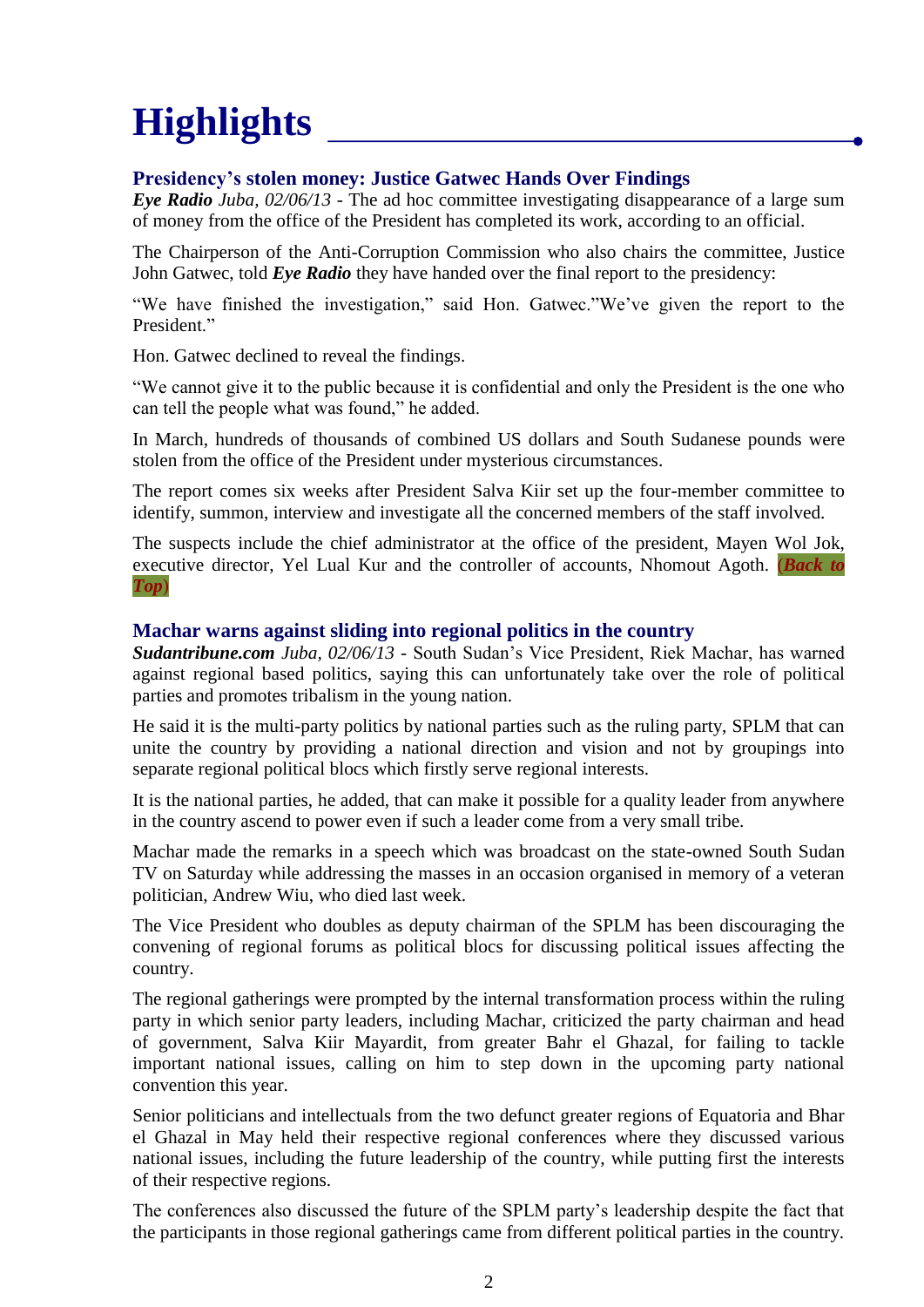Machar said such regional forums that act as political blocs would kill the role of the political parties, promote tribalism and diminish the chances of ascending to power by leaders from smaller tribes.

He encouraged political parties to reflect the national unity by securing membership from all the states and tribes.

In a political party politics, it is your vision and program that matter, not tribe or region, he said, adding that a national party can identify a brilliant leader even from a small tribe to lead in order to direct and implement the party vision country-wide.

But with regionalism, he said, it will be the voice of a dominant tribe in that particular region that will thrive, thus fitting region against region or dominant tribe against dominant tribe.

He further pointed out that the practice of political regionalisation is against the demand for federalism in all its aspects. (*[Back to Top](03-Jun-2013%20-%20Media%20Monitor.doc#_top)*)

#### **Security accuses media of "falsifying" restrictions on Machar …**

*Sudantribune.com Juba, 02/06/13* - The headquarters of the National Security Service (NSS) in South Sudan has strongly denied allegations that it threatened and directed the media not to cover or broadcast activities related to the country's Vice President, Riek Machar, and instead accused certain quarters of the media, including *The Citizen* and *Sudan Tribune*, of "falsifying" the story.

*The Citizen* management has also counter-responded and threatened to make public the identity of the national security officer who raided their office on Thursday if the security organ tried to distance itself from the irresponsible act.

In a press release issued on Friday 31 May from the head office of the National Security Service in response to the publication of a news article by *Sudan Tribune* speaking about restrictions on coverage of activities related to Machar, the security organ categorically denied it, saying they would not do such an irresponsible act against the country's Vice President.

Nhial Bol Akeen, the Editor-in-Chief of *The Citizen* newspaper and TV, told *Sudan Tribune* that a security officer raided his office "at gun point" on Thursday, threatening him to implement the directives that they should not publish or broadcast activities related to the Vice President.

Staff of the state-owned *South Sudan TV* also complained about the behaviour of some elements within the national security service, echoing the allegations of censorship on political activities related to the South Sudan's Vice President.

The security service however distanced itself from this act, denying any thing to do with the whole incidence.

"National Security Service is cognizant of the mandate, roles and responsibilities as provided in South Sudan Transitional Constitution; therefore shall never indulge itself into activities which are incompatible with its mandate", said the two-page statement

"The general public is therefore informed that the National Security Service has nothing to do with the said clown "security officer" nor had established any contact with the newspaper; neither had ordered any media censorship on issues related to political situation in the country," reads in part the press release, also published by *The Citizen*, Saturday.

The press release further said in a meeting on Friday involving senior officials from the national security and ministry of information and broadcasting over the allegation, Nhial Bol Akeen categorically denied giving the statements to *Sudan Tribune* about his office raid and blamed the story on the *Sudan Tribune* journalist, Ngor Arol Garang.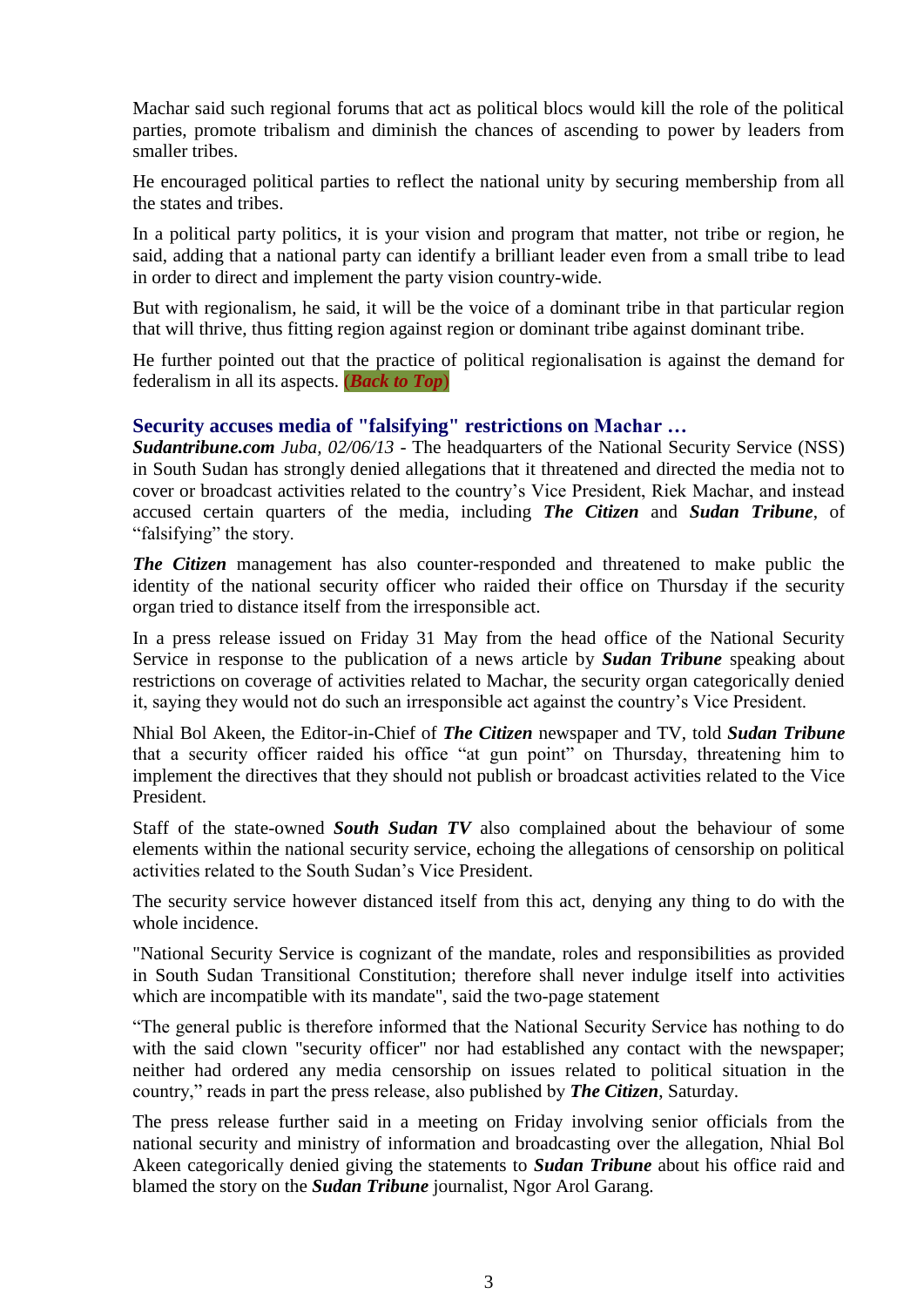In response to the press release issued by the national security service, the management of *The Citizen* on Sunday issued a counter-press release confirming that Nhial Bol truly gave to *Sudan Tribune* the statements about his office raid.

*The Citizen* management in the press release it published on Sunday also invited the public to obtain from the office the identity of the security officer who stormed the office.

"The said officer who raided *The Citizen* compound on Thursday, May 30, 2015 [2013] is known to the employees and to the Editor-in-Chief. Whoever wants the details of him is invited to seek such details from the management," the press release reads in part.

"The threat to censor the vice-president, Riek Machar, is a real demand according to the argument of the officer who raided our compound", it says.

It further pointed out that the officer who raided their compound was himself in the Friday meeting.

"The officer attended the meeting arranged between Editor-in-Chief, Nhial Bol, and senior officials of the security by the Director General of the Ministry of Information on Friday, May 31, 2013", it further reads.

A senior official in the ruling Sudan People's Liberation Movement (SPLM) on Sunday told **Sudan Tribune** that he believed a small section within the national security organ that is connected to a certain top leadership may be responsible for such an irresponsible behaviour.

He criticized such elements for being naïve and unconscious about the implications of their "reckless' actions of dividing the leadership and subverting the democratic principles", warning that the security service may unnecessarily fragment into groups of interests, leading to breakdown of their command and network system.

He said these are few disgruntled members of the security service who do not even coordinate their operations with their superiors, let alone the minister of National Security, Oyai Deng Ajak, who was always frustrated by the behaviours of such individual officers.

"The security officers implicated in such irresponsible behaviour should be disciplined and even dismissed from the service", he said, adding this can send a strong message to the rest.

The senior official also called for training of the security personnel, saying lack of training had also contributed to the low quality of the service.

The ongoing political debate on the future leadership in South Sudan is also believed to have caused a degree of anxiety among certain quarters of the public, particularly after the circulation of reports about frictions within the presidency about reforms and criticism on failure of president Salva Kiir to address it.

The ruling SPLM is undertaking a process of transformation in order to correct its past "failures" even in government.

These include rampant corruption, rising tribalism, overwhelming insecurity, failing economy, poor international relations and loss of direction and vision in the historical party. (*[Back to](03-Jun-2013%20-%20Media%20Monitor.doc#_top)  [Top](03-Jun-2013%20-%20Media%20Monitor.doc#_top)*)

**Security restricts S. Sudan TV from covering VP's activities, as his office dismisses** *Sudantribune.com Juba, 31/05/13* - South Sudan's security services on Friday ordered management of the state owned *South Sudan television* (*SSTV*) to refrain from covering activities involving vice president Riek Machar, a source told *Sudan Tribune*.

However, media official at the office of the vice-president played down reports on censorship imposed on the coverage of Machar's activities, stressing that no such measures can be taken against "the top boss" of the South Sudanese government during Kiir's absence.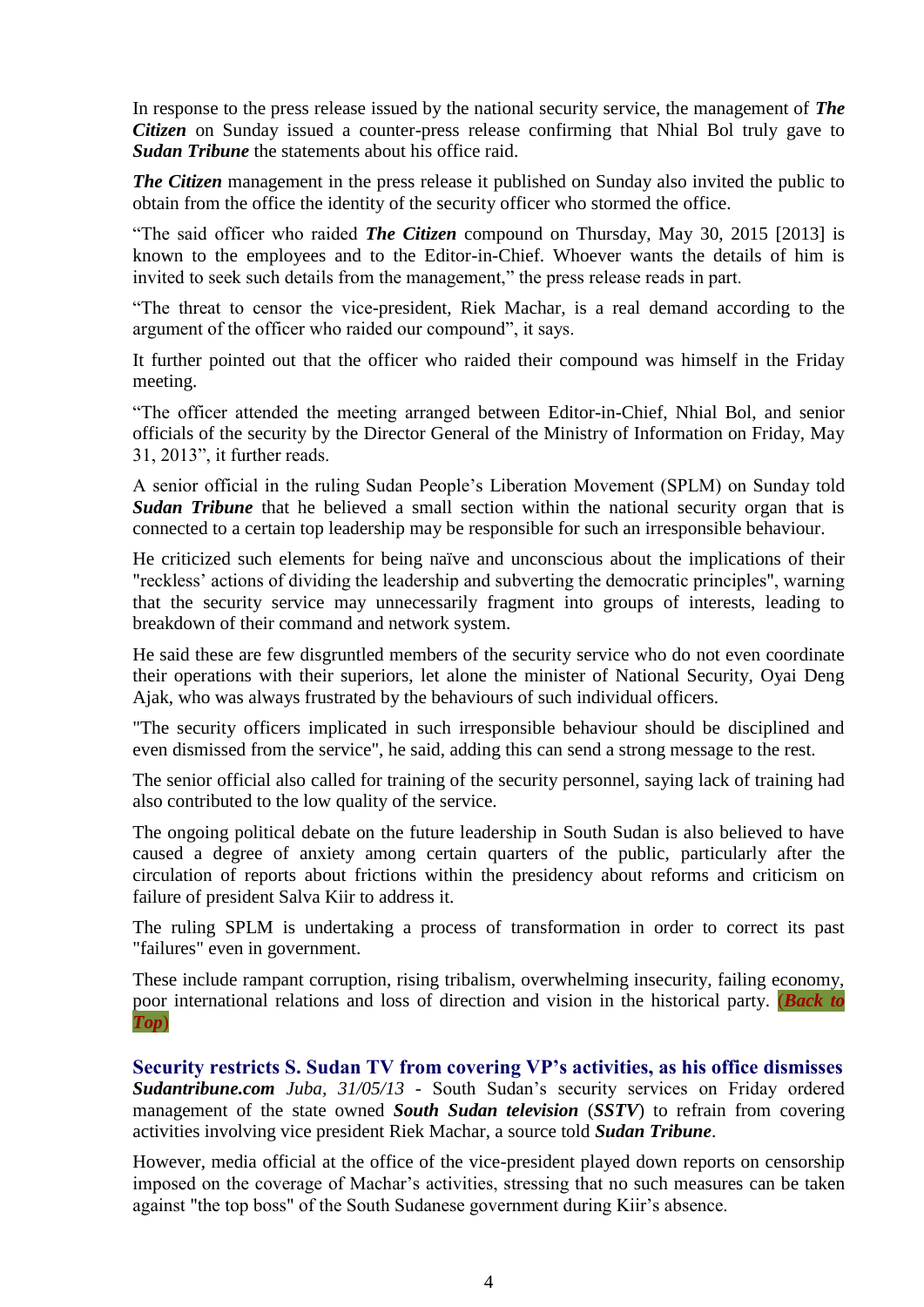Security officials, who warned of tough measures if *SSTV* journalists fail to implement the directive, did not give any reason for the move, which comes a day after privately owned *Citizen Television* was given a similar directive.

These developments coincided with president Salva Kiir's trip to Japan and recent reports about competition within the presidency over the leadership of the ruling Sudan people's Liberation Movement (SPLM).

Responding to Thursday's claims by *Citizen Television*, Machar's press secretary, James Gadet Dak, told *Sudan Tribune*, that the vice president's the office only became aware of the allegations after reading *Sudan Tribune's* story.

"We are not aware of official policy or decision that restricts media coverage on political activities. What I know is that the vice-president, who currently acts in the absence of the president, is the top boss of all the government's institutions that are under the executive, including the security organs," he said.

"And I can assure you that he did not authorise that action as acting head of the government," he said. The state-owned television and radio have normally been broadcasting the activities of Machar's office, including political functions, he said.

Dak added that if the independent media were facing difficulties in freely covering apolitical events, they should raise their complaints to the ministry of information and broadcasting.

The South Sudanese president was seen off at Juba airport by senior officials including Machar, who in April was [stripped of powers delegated to him by the president,](http://www.sudantribune.com/spip.php?article46237) after reports emerged that his deputy was considering standing for the chairmanship of South Sudan's ruling party (SPLM) at an upcoming convention.

There are fears among Kiir's supporters in the SPLM that he might loss his seat in the upcoming national convention to elect chairperson of the governing SPLM and then be in prime position to be the ruling party's candidate for the 2015 presidential elections.

"It has been more than one month now since security agents started being harsh on our activities, forcing us to be selective in what we report about activities involving the vice president", a presenter with the state-owned television told *Sudan Tribune* Friday.

*SSTV's* management, the journalist said, do not want to be seen as a tool disseminating political activities favouring particular politicians. The presenter, who wished to remain anonymous, said that "security services have increased threats on what we cover, especially meetings by the vice president".

Concerning the reports on restrictions imposed on the *SSTV* journalists, Dak stressed that Machar activities are well broadcast on the state-owned TV and radio. But he however admitted they are subjected to some pressures.

"I sometimes receive complaints from *South Sudan TV* about the behaviour of some security agents who agitate that the TV presenters and reporters should not broadcast some of the political opinions stated by the Vice President", he said.

Journalists claimed that security agents often acted on the directives of individuals in the office of the president when threatening sections of the media who are critical of the performance of Kiir's administration.

The presenter said some colleagues had, in the past, received threats and others were arbitrarily arrested, pointing out that it was not just the private media facing such mistreatment.

Journalists from independent media organisations "are seriously criticising our coverage and reporting on the national activities without taking into consideration [the] challenges we are facing".

State media staff had been "threatened at gun point for technical faults", the reporter said.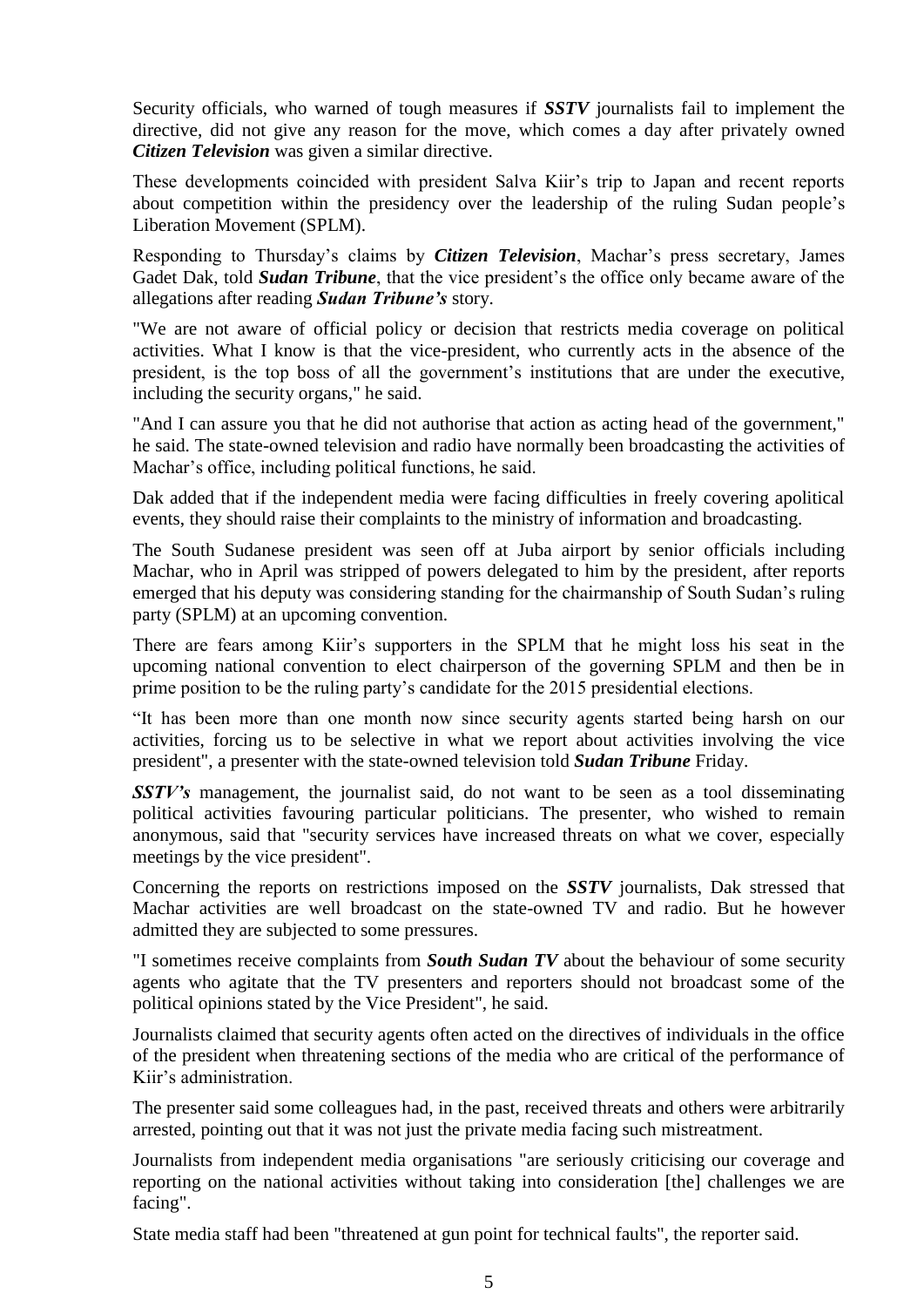John Garang, a *SSTV* presenter was last year arrested by security agents for allegedly allowing footage to be broadcast showing Kiir "in unclear and gloomy appearance".

Dak advised TV personnel who complained to take up the matter to the ministry of information and broadcasting under which they operate and then see the way forward from that level. (*[Back to Top](03-Jun-2013%20-%20Media%20Monitor.doc#_top)*)

#### <span id="page-5-2"></span>**Minister criticizes Human Rights Watch's report on WBG skirmishes**

*News Agency of South Sudan JUBA, 2 June 2013* (NASS) - The minister of Information and Broadcasting, Dr. Barnaba Marial Benjamin has denounced as unfair a report by Human Rights Watch and Amnesty International on the violence in western Bahr el Ghazal State last December.

He said the report is one-sided and leaves out information from official sources at the national and state governments. The minister made the remarks on Friday after getting detailed briefing from the Governor of Western Bahr el Ghazal, Rizik Hassan Zachariah.

Amnesty International and Human Rights Watch reported that the citizens who took to the streets of Western Bahr el Ghazal where shot by the state government while holding a peaceful demonstration.

According to the governor, the government intervened in the demonstration because the demonstrators became violent. He explained that during the incident, the demonstrators were using guns, burned the office of the local government and even raped a mother of six children. He urged the two organizations to correct the reports to show some degree of impartiality. (*[Back to Top](03-Jun-2013%20-%20Media%20Monitor.doc#_top)*)

#### <span id="page-5-0"></span>**Internal reshuffle hits South Sudan finance ministry**

*Sudantribune.com Juba, 01/06/13* - South Sudan's minister of finance, Kosti Manibe Ngai has issued an administrative order, transferring and re-assigning nine senior officials within the ministry.

The order, issued on 31 May, does not explain the reason behind the changes, although some ministry officials said the move could be linked to performance aspects.

Among those affected was Peter Garang, previously the director general administration and finance, who was transferred to implementation and follow-through unit in the minister's office. He however maintains his rank, according to the order.

Also involved in the shake-up were Ayom Jok Ayom, transferred from the taxation department to office of the minister for implementation and follow-through, while Silvano Malith, who previously served as director general for accounts, was transferred to the petroleum unit as its director general.

Neither the minister, nor any of the officials transferred or re-assigned was available for a comment when contacted by *Sudan Tribune*. (*[Back to Top](03-Jun-2013%20-%20Media%20Monitor.doc#_top)*)

#### <span id="page-5-1"></span>**90% of Greater Bahr el Ghazal citizens want new political parties: poll**

*Sudantribune.com Juba, 02/06/13* - At least 89% of the population in South Sudan's Greater Bahr el Ghazal region say they prefer a new political party takes over the country's affairs, a recent survey shows.

Majority of those randomly surveyed, according to the International Republican Institute (IRI) opinion poll, cite high-level corruption, increased insecurity in form of land disputes, cattle raids, ethnic conflict and human rights abuses some of the misdeeds of the south-ruling party (SPLM).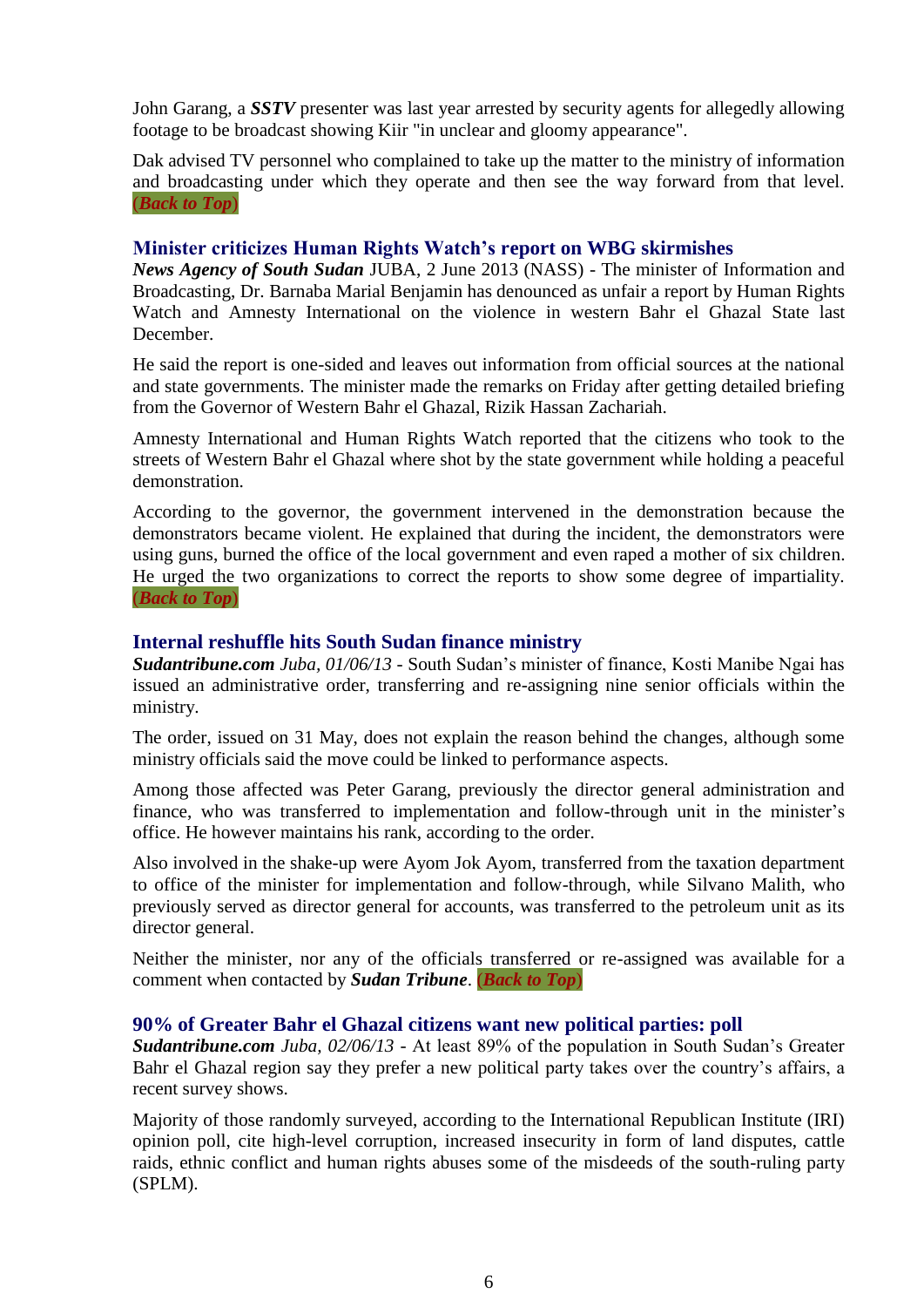South Sudan gained independence nearly two years ago after its population overwhelmingly chose separation in a self-determination referendum. The vote was a key part of the 2005 peace accord, which ended over two decades of the north-south Sudan civil war.

Since it independence, however, the young nation has been grappling with several challenges, which its current leadership has tried to address, despite the difficulties.

The government, at independence, pledged to deliver all the much-needed services to citizen, but most of these are yet to be seen, given the economic difficulties the new nation faces.

Some citizens, however, blame government for allegedly lacking the political will to serve the country, despite its commitment to do so.

Those interviewed, for instance, said corruption remains a huge setback to the new nation, further accusing top politicians with the SPLM of aggravating the problem, instead of seeking remedies to it.

Corruption, according to the polls, is South Sudan's biggest problem after unemployment. In South Sudan, the majority of the workforces, predominantly youth, are jobless, yet they account for about 70% of the country's population.

However, while 89% of the population interviewed during the polls wanted new parties formed before the next election, 76% considered all the existing political parties to be the same.

Public disillusion, experience show, has helped smaller parties come to the limelight in South Sudan, such as the African National Congress (ANC) and the SPLM-DC, under the leadership of former Sudanese vice president George Kongor Arop and Lam Akol, Sudan's ex-foreign affairs minister respectively.

Meanwhile, a top SPLM official has warned the south-ruling party to take note of the finding from the IRI polls, saying they could be signs of bad times ahead for the party.

"The readings are worrying. If our leadership does not adopt new strategies and change the current way of doing thing, especially lack of political will to listen to the concerns of our people at the grass root level by providing basic services continue, detached itself from corrupt officials and actually hold them accountable before the public to safeguard justice," he official, who preferred anonymity, told *Sudan Tribune*.

I think it will be difficult to change the current hearts and minds of our people who are desperately looking for a change, he added, further expressing fears that the population may soon vote against the SPLM for the sake of change.

"I decided to be silent because [the] current political environment is fluid with suspicions. I am seeing that you young people are quick in misreading things and very fast with misinterpretations. This is what I do not want," said the official, also a member of the SPLM political bureau.

I have seen a lot of things happening before me, from within the SPLM while in the bush and after coming to the town. I want these issues to be deliberated in the convention not in the media, he said. (*[Back to Top](03-Jun-2013%20-%20Media%20Monitor.doc#_top)*)

#### <span id="page-6-0"></span>**UN humanitarian aid rushed into South Sudan before rains come**

*VoA News Geneva, 31/05/13* - The United Nations refugee agency (UNCHR) reports it is rushing to pre-position relief supplies for tens of thousands of refugees in South Sudan's Unity and Upper Nile states before the rainy season begins and deliveries become impossible.

U.N. refugee spokesman Dan McNorton says time is running out for this humanitarian operation.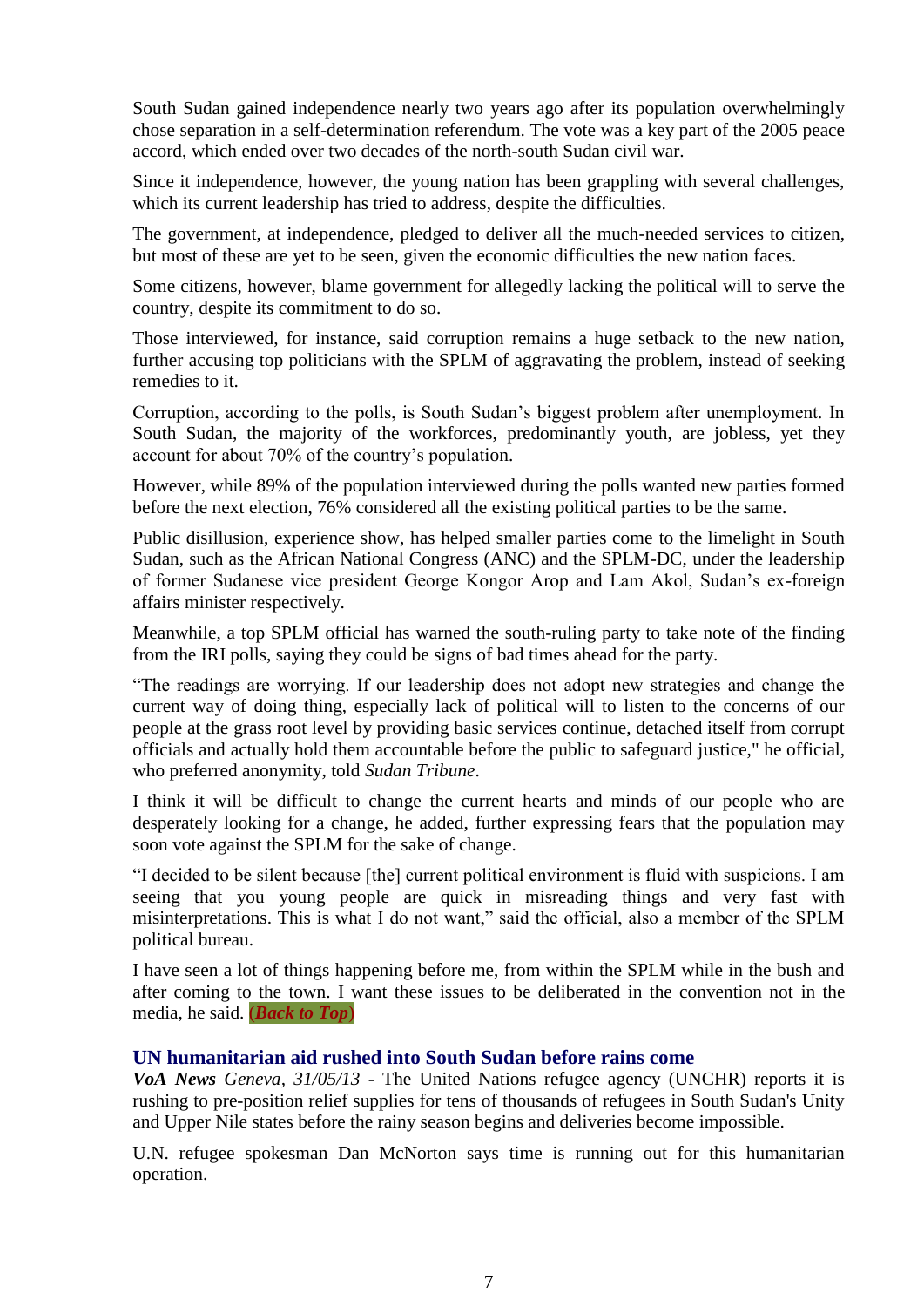"In terms of the cut-off point, in the next couple of weeks the window that we have in order to make those deliveries, and because in coming weeks those roads that we need to use will become impassable," McNorton said.

McNorton says the operation is in good shape, and relief supplies for more than 190,000 refugees from Sudan will be in place before the rains and floods arrive.

Currently, more than 73,000 refugees are living in Yida camp in Unity state. But the UNHCR expects more refugees to arrive in the coming weeks and is pre-positioning aid for more than 110,000 people.

McNorton says relief items for Yida are either already in warehouses or moving in truck convoys that are expected to arrive within the next week. Items include plastic sheets, blankets, sleeping mats and family tents.

"In Upper Nile, where there are over 117,00 refugees living in five camps, relief items for over 120,000 people will be placed ahead of the anticipated rains and floods. As well as using truck convoys, UNHCR is also using boats, which are able to operate along the Nile River, which does remain navigable throughout the rainy season," McNorton said.

With the ground operation to deliver humanitarian supplies nearly complete, McNorton says the UNHCR will not have to mount costly airlifts to provide the refugees with the supplies they need. (*[Back to Top](03-Jun-2013%20-%20Media%20Monitor.doc#_top)*)

#### **UN mission in South Sudan cannot replace government**

*Sudantribune.com Juba, 30/05/13* - The United Nations Mission in South Sudan said this week that it was not able to replace the role of the government in providing security to civilians in the young nation.

Marking UN peacekeeping day on 29 May, the head of the mission said that peacekeepers were trying to provide balanced protection to civilians in the troubled eastern state where 19,000 people have been displaced in recent months.

Hilde Johnson, the Special Representative of the Secretary General of the United Nations, said the mission has conducted well over 1,000 military patrols of long and short duration across Jonglei state since August last year.

"We have recently increased our military presence throughout the state to six companies, equally present in the areas of Jonglei's three main communities (the Bor Dinka, Lou Nuer and Murle). We are not the peacekeepers of one community; we are the peacekeepers for all of them", Johnson said.

The top UN official in the country, however, stressed that the mission cannot contain the whole conflict even if it were to deploy its "last pair of boots" to Jonglei, or other states facing security challenges, because peacekeepers were not in South Sudan to "replace the Government, the police or the military".

"The primary responsibility to protect the population rests with the Government of the Republic of South Sudan. Like all UN Peacekeeping missions, UNMISS can only support the country's institutions to help them fulfill their responsibilities as a sovereign state.

"We put at their service the resources that UN member states so generously give us to achieve the goal that they and the Government of South Sudan have set for us: to help consolidate peace and security, to help extend and consolidate the authority of the Republic throughout the entire territory of South Sudan, and to help establish the conditions for development", Johnson explained.

Indian peacekeepers marked UN peacekeeping day in Bor, the capital of Jonglei state, on Wednesday by paying tribute to the five blue helmets and seven civilian members of UN staff who died in an ambush in April.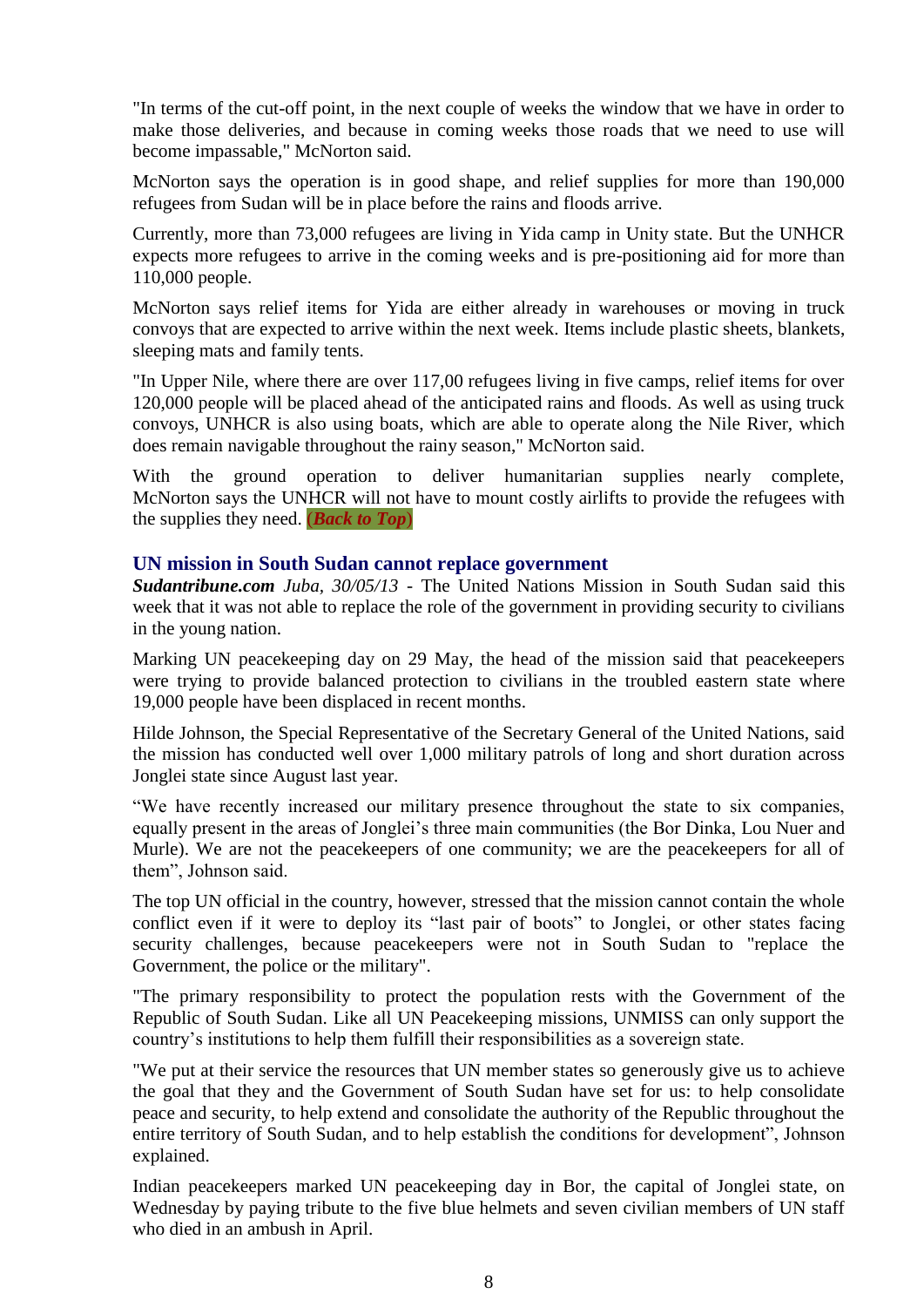No group has accepted responsibility for the attack, which the South Sudanese military have blamed on Yauyau's rebels.

"As we observe the International Day of the United Nations Peacekeepers on 29 May, we pay tribute to sixteen of our bravest colleagues who died in two senseless tragedies: the downing of an UNMISS helicopter on 21 December 2012 and an ambush on a UN convoy on 9 April. Among the dead were four Russian crew members, five Indian soldiers—who died while fighting to protect their colleagues—, and two South Sudanese civilians", Johnson said.

The UN helicopter was shot down by the South Sudanese army (SPLA), who believed it be a Sudanese plane re-arming Yauyau's rebels.

"Both tragedies happened in Jonglei, a state most afflicted by insecurity and instability and which is the focus of the UNMISS mandate to protect civilians" she said.

In the face of adversity the UN mission was following "the inspiring example of the people that it serves" by remaining resilient, her statement said.

"Last year, UNMISS received threats by anti-government armed elements against one of our bases in Pibor County. Our response was to increase our military presence in the county." (*[Back to Top](03-Jun-2013%20-%20Media%20Monitor.doc#_top)*)

#### **State authorities call for enhanced de-mining efforts**

*Gurtong Torit, 02/06/13* - Eastern Equatoria State authorities have appealed to the UN Demining Group to rid former military garrisons in the state of unexploded ordinances.

The appeal comes a day after an explosion at Enyif residential area in Ifwoto Payam, Torit town in which three people died. Three others were critically injured in the Thursday afternoon incident.

The State Health Minister Dr Margaret Itto Leonardo condoled with the families of the victims and called for urgent interventions to remove the dangerous residuals.

The State Minister of Public Administration and Internal Affairs Claudio Suleiman Liling told the press that the need to re-demine the former Sudan Armed Forces garrisons follows two separate cases of blasts that killed four children in Eastern Equatoria State within three months.

"We have asked the UN demining team to do another search for unexploded devices in residential areas that were occupied by the Sudan Armed forces. There could more of these unexploded ordinances underground", Minister Liling said.

He advised parents to be cautious of their children's play areas, saying that children more often fall victims of the ordinances because of the exposure of the devises brought about by soil erosion.

He also discouraged parents from allowing their children to play with metallic objects. "We urge citizens to report any suspected cases of unexploded ordinances to government authorities", said the Minister.

Among the Demining Groups in Eastern Equatoria involved in demining activities in addition to mine-risk education and marking of danger areas is the Danish Demining Group (DDG). Much of their work involve general mine action assessments, including improving knowledge of returnee routes, way stations and areas of return affected by explosive remnants of war as well as carry out physical marking.

The leaders however, hailed the ongoing efforts by the Demining Groups, saying it will allow resettlements of returnees and internally displaced people as well as farming activities to take place. (*[Back to Top](#page-0-0)*)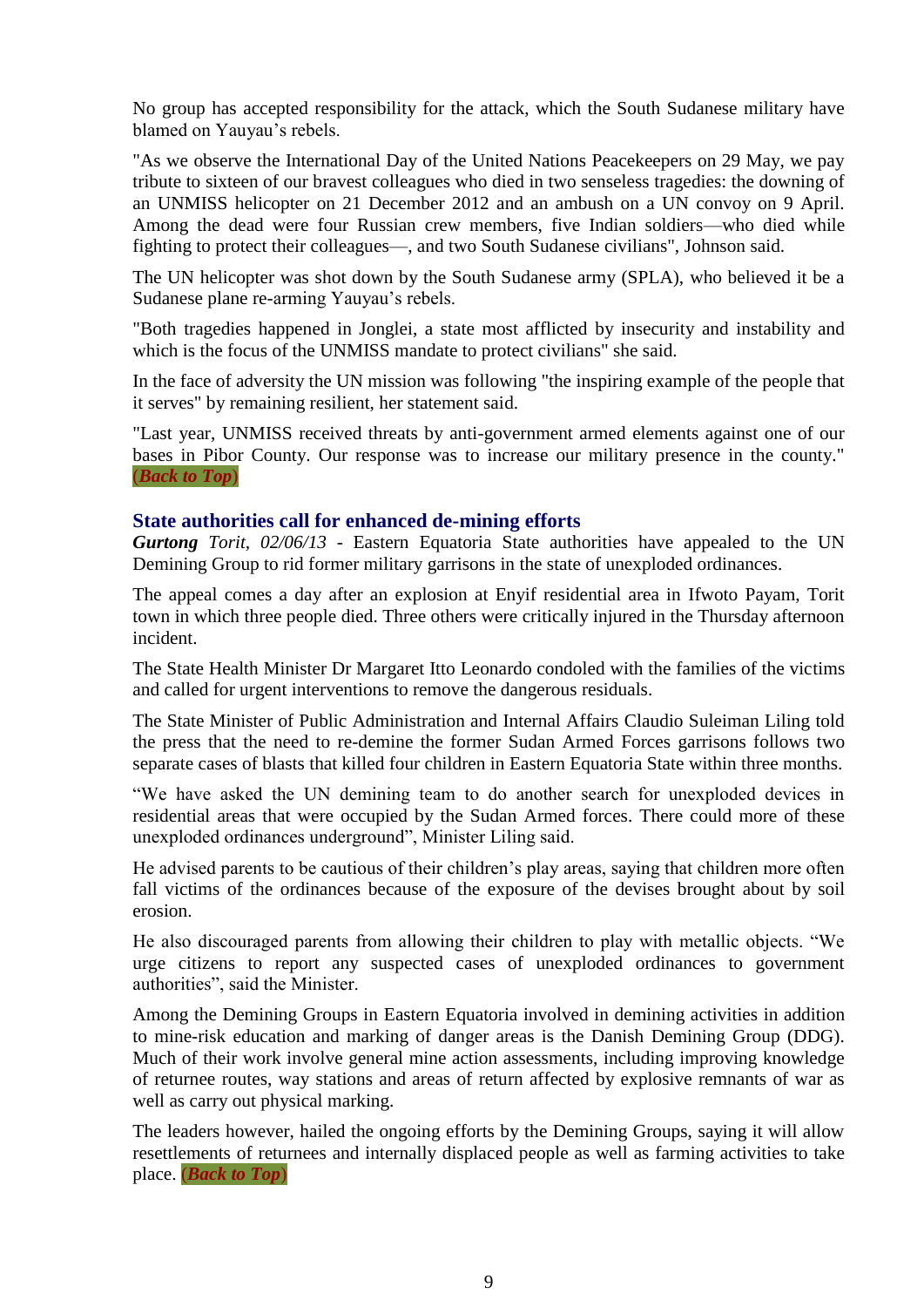#### <span id="page-9-0"></span>**Police blocks women dialogue in Torit**

*Sudan Catholic Radio Network Torit, 03/06/13* - Anti-Riot and regular police forces on Saturday blocked Women Constituency Dialogue at Torit East Primary School, Eastern Equatoria state.

The police condoned the school premises and denied people access and told participants to leave the premises since it was under security control, Radio Emmanuel reported.

State minister for Public Administration and Internal Affairs, Claudio Suleiman Liling, said the meeting was illegal.

He said the police was deployed to stop the dialogue because the organizers did not get government permission to assemble at the premises.

Mr Liling condemned an announcement placed on a local FM Radio to invite participants, saying Information minister was not notified on the meeting.

South Sudanese Network for Democracy and Elections (SSuNDE) organized the Dialogue to bring national and state women legislators together. (*[Back to Top](03-Jun-2013%20-%20Media%20Monitor.doc#_top)*)

#### **South Sudan Red Cross restores people's hopes**

*Gurtong Torit, 02/05/13* - Communities in Eastern Equatoria State have hailed the South Sudan Red Cross for its efforts in re-integration of returnees.

The host communities and returnees from East Africa and formerly displaced persons from Sudan's Khartoum and Kosti have welcomed the distribution of food and non-food items.

Residents who spoke to Gurtong in Torit town said the humanitarian support from the Red Cross had restored their hopes in the rehabilitation process.

The South Sudan Red Cross Torit Branch Director Philip Marcelo Subek Loku said among the items being distributed to 240 beneficiaries include blankets, cooking utensils, jerry cans, hoes, plastic sheets and treated mosquito nets among others.

He said that 500 beneficiaries in Torit County are expected to receive the assistance as consignments have already been delivered from Juba.

At Enyif residential area in Torit town 100 beneficiaries received the supplies early this week while a similar number received the items on Wednesday.

Loku clarified that the assistance is purely meant for vulnerable returnees and some host communities.

He said that a section of venerable groups in Kapoeta South County are also expected to receive non-food items while the organisation is currently implementing a food security project in Budi County. (*[Back to Top](#page-0-0)*)

#### <span id="page-9-1"></span>**Payii roads and bridges boss arrested over misuse of Juba-Kajokeji road funds**

*Sudantribune.com Juba, 31/05/13* - South Sudan Police on Friday arrested the Managing Director of Payii roads and bridges company over misappropriation of funds allocated for construction of the 140km Juba-Kajokeji road.

Rex Abdalla Nicholas was reportedly arrested at about 3:00pm on orders from South Sudan Anti-Corruption Commission (SSACC), whose summons he allegedly ignored, despite several reminders.

"SSACC summoned the MD [Managing Director] of Payii to come and answer some questions about the said road construction and he refused to report to SSACC despite a reminder sent to him," a source told Sudan Tribune.

SSACC then invoked section 29 of its 2009 Act, and sought the intervention of the Ministry of Justice and secured arrest warrant, he added.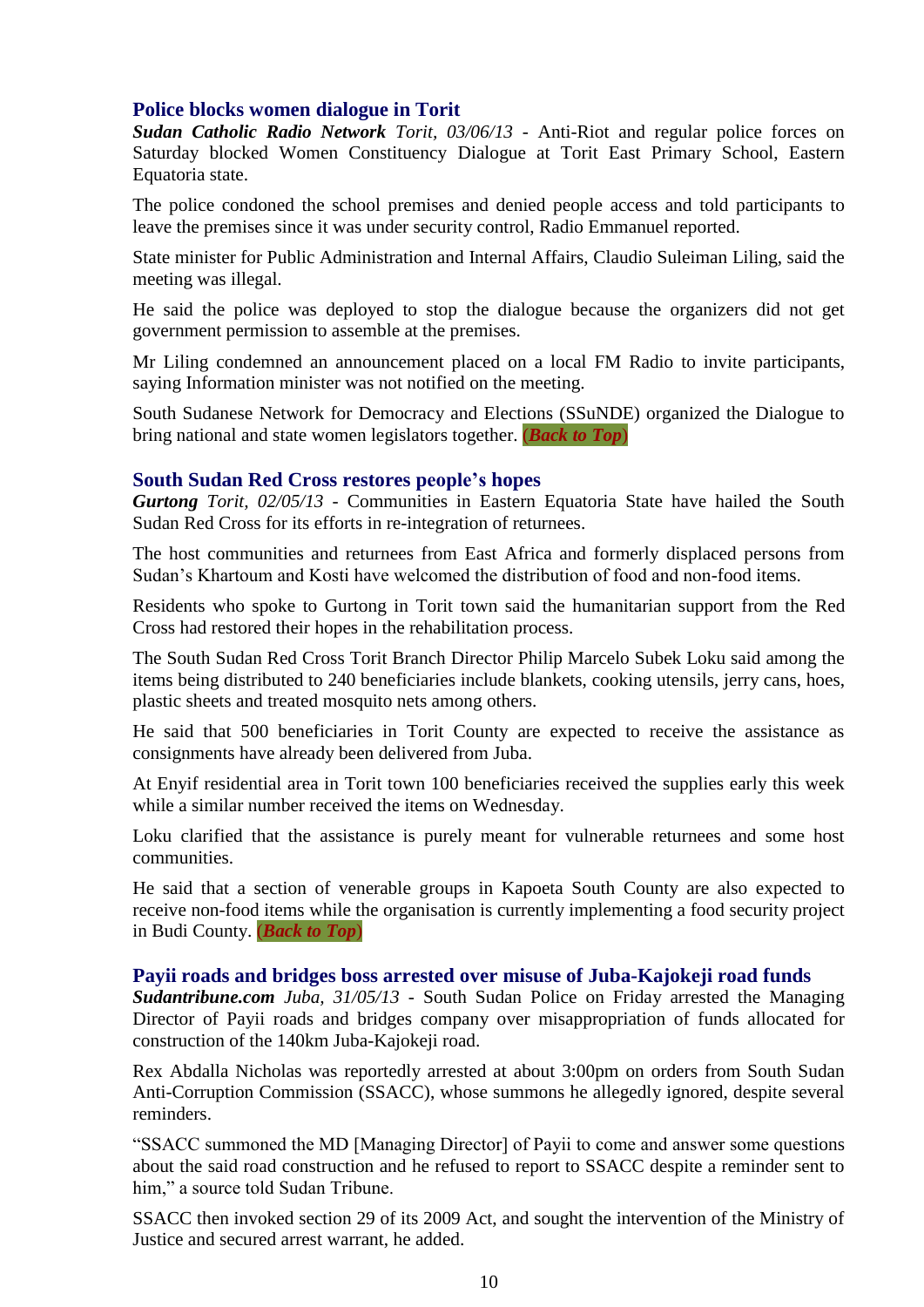Abdalla is now under detention as he awaits trial on why he failed to obey lawful orders from the anti-graft body.

Under Section 9(1) (b) of the Act, SSACC has powers to investigate cases of corruption involving public property as well as the private sector, which is later forwarded to the Justice ministry for further action.

In September last year, Mary Kiden, a member of parliament from Kajokeji decried the poor state of roads in the area, after heavy rains washed away a section of main bridge linking it to the South Sudan capital.

Area residents blame Payii roads and bridges company, the main contractor, of doing "shoddy" work and failing to complete the road contract, five years after it was awarded.

A committee, comprising members from Kajo-Keji drivers' union and civil society entities, was last year formed to look into the road matter. The committee was, among others, tasked to mobilise funds for construction of the 140km stretch. (*[Back to Top](03-Jun-2013%20-%20Media%20Monitor.doc#_top)*)

#### **Warrap accuses Unity of killing 33 people in cattle raids**

*Sudantribune.com Juba, 31/05/13* At least 33 people, mainly children and the elderly, have so far died in various cattle raids within South Sudan's Warrap state, with officials pointing fingers at groups from neighbouring Unity state.

The region, the Gogrial East County Commissioner told *Sudan Tribune*, has also lost several herds of cattle, witnessed injuries inflicted on many of its people while thousands have been forced to flee their homes.

However, although Commissioner Akot Lual Akot says only 33 people have so far died in these attacks since January, South Sudan Red Cross officials in the area claim the figure is close to 60.

"This is now the 7th attack on the area by the group who comes from Mayom County. They killed 32 people in these attacks and wounded 27 others," said Akot.

Most of the dead were women and children, many of whom were killed while sleeping, he added.

He described the incident as the worst single incident in the region since the start of the year.

The long-standing enmity between the communities, local residents say, have seen them caught in a cycle of violence and revenge killings over cattle theft, struggle for grazing land and water rights.

Commissioner Akot accused his Mayom county counterpart of masterminding the attack after he allegedly failed to control his area youth contrary to what the two leaders agreed upon in the previous meeting.

"I am accusing the new Mayom county commissioner Bol Maya of involvement because I called him repeatedly today, but he did not pick my calls. He did not return the calls and switched off when I tried now," the Gogrial East commissioner said.

*Sudan Tribune* was unable to reach the Mayom county commissioner over the incident. (*[Back](03-Jun-2013%20-%20Media%20Monitor.doc#_top)  [to Top](03-Jun-2013%20-%20Media%20Monitor.doc#_top)*)

#### <span id="page-10-0"></span>**Suspected raiders kill 8 in Unity state**

*Sudantribune.com Juba, 02/06/13* - At least eight people were killed and seven others injured when hundreds of a well armed group attacked Abiemnom county in South Sudan's Unity state, the area commissioner told Sudan Tribune Sunday.

The attackers, according to Arop Turuk, were clad in "full military attire" and possessed modern weapons. They allegedly raided and drove away thousands of cattle during the attack.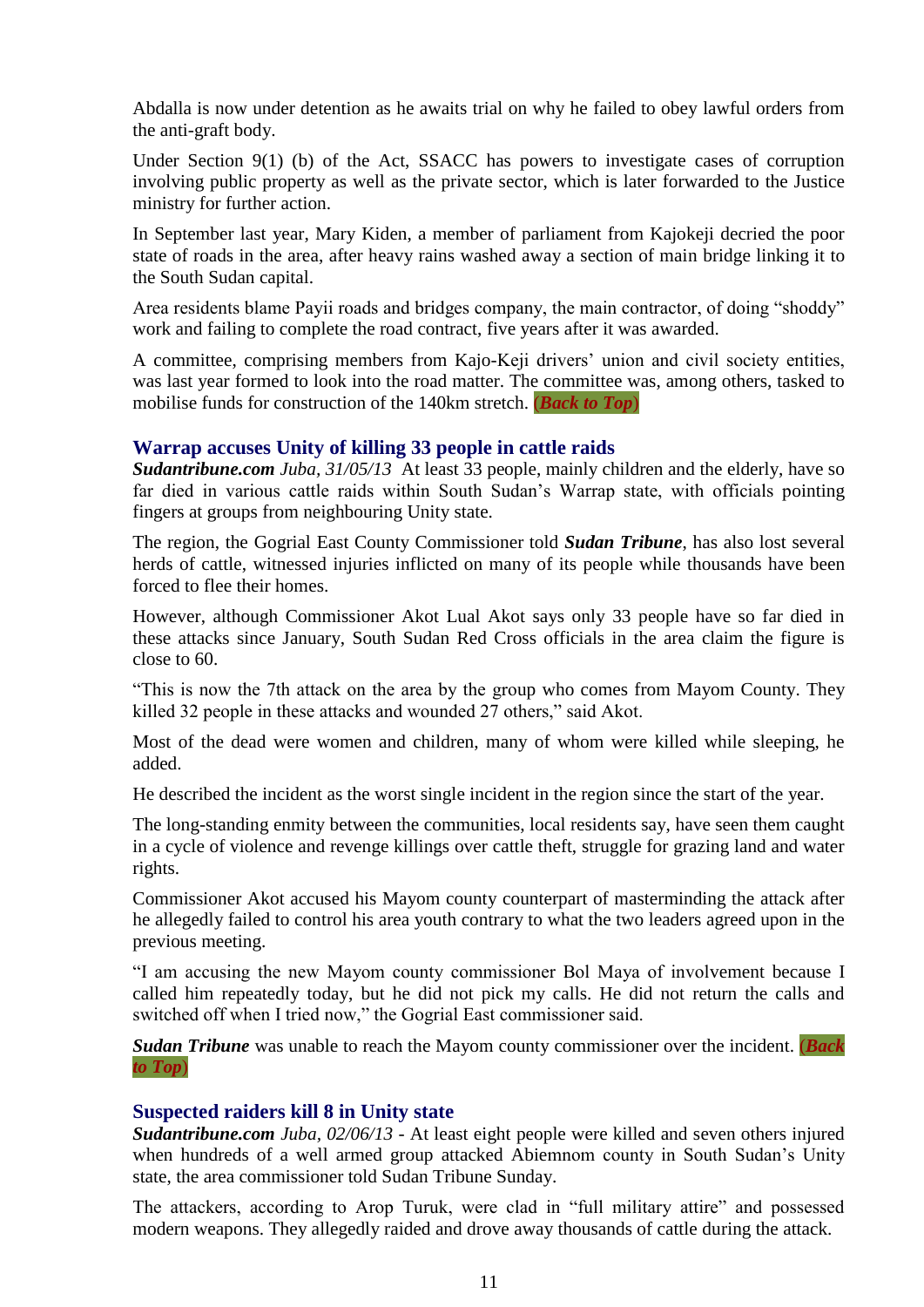"Something unusual took place. It was not expected. Hundreds of well armed groups, group in full military attire and possessing heavy weapons. They had RPGs [Rocket Propeller Guns], hand held grenades and all types of modern weapons. They launched an attack on the area today [Sunday at around 3:15 am early this morning," the commissioner exclusively told *Sudan Tribune*.

They killed 8 people instantly and wounded 7 others and drove away hundred of cows, he added.

The attackers, the commissioner claimed, are suspected to have come from Unity's state, adding that attempts to contact his Mayom county counterpart on how the stolen cows could be recovered did not succeed.

The Commissioner, however, said youth groups who tried to follow the stolen cattle came under heavy gunfire from the attackers, forcing them to retreat back.

"You could tell they [attackers] were real professional soldiers from the way dressed and they type of weapons they were carrying. They were fully organised", he said.

Chol Deng, a member of parliament representing the area in the Unity state assembly confirmed the attack, which he also blamed on youth from neighbouring Mayom.

"It is true there was an attack today at 3:15 am. It was well organised attack by group carry sophisticated weapons, including heavy machine guns. They have killed people and drove away cows, which were in the cattle camps. Some cows have been recovered when youth tried to follow but a significant number was taken. They headed towards the direction of Mayom County", Deng said by phone from Abiemnom County on Sunday.

He further revealed that local youth who tried to trail the attackers, hoping to lay siege on their village and recover the stolen cows, were instead utmaneuvered when they fell into the ambush laid by the raiders. (*[Back to Top](03-Jun-2013%20-%20Media%20Monitor.doc#_top)*)

#### **Youth grumble over lack of jobs**

*Gurtong Torit, 01/06/13* - Kapoeta East County youth have voiced concerns over rising unemployment and lack of educational opportunities in Eastern Equatoria State.

Speaking on behalf of the youth Salvatore Morin Lomor said that many youth who had completed school remained idle owing to lack of jobs.

He called on the County authorities to utilize the Constituency Development Fund (CDF) to enable children who have dropped out of school to continue with their studies so as to bridge the education gaps created by the 21 years of civil war in the Sudan.

Another youth Andrew Lotogo observed that the CDF has never benefited any student in Kapoeta East County.

The youth submitted their petition for jobs and assistance towards education to Eastern Equatoria State Governor Louis Lobong Lojore at a meeting held at the headquarters of Kapoeta East County, Narus town on Friday, 24 May 2013.

Governor Lojore admitted that unemployment remains a major issue in South Sudan due to inadequacy of funds following the shut-down of oil production and pipeline in April last year.

He disclosed that unresolved pension scheme is another factor that hinders the recruitment of more human resource into the civil service.

The Governor assured the youth that ten percent of CDF money will be allocated to the education bursary kitty and encouraged school dropouts to return to school. (*[Back to Top](03-Jun-2013%20-%20Media%20Monitor.doc#_top)*)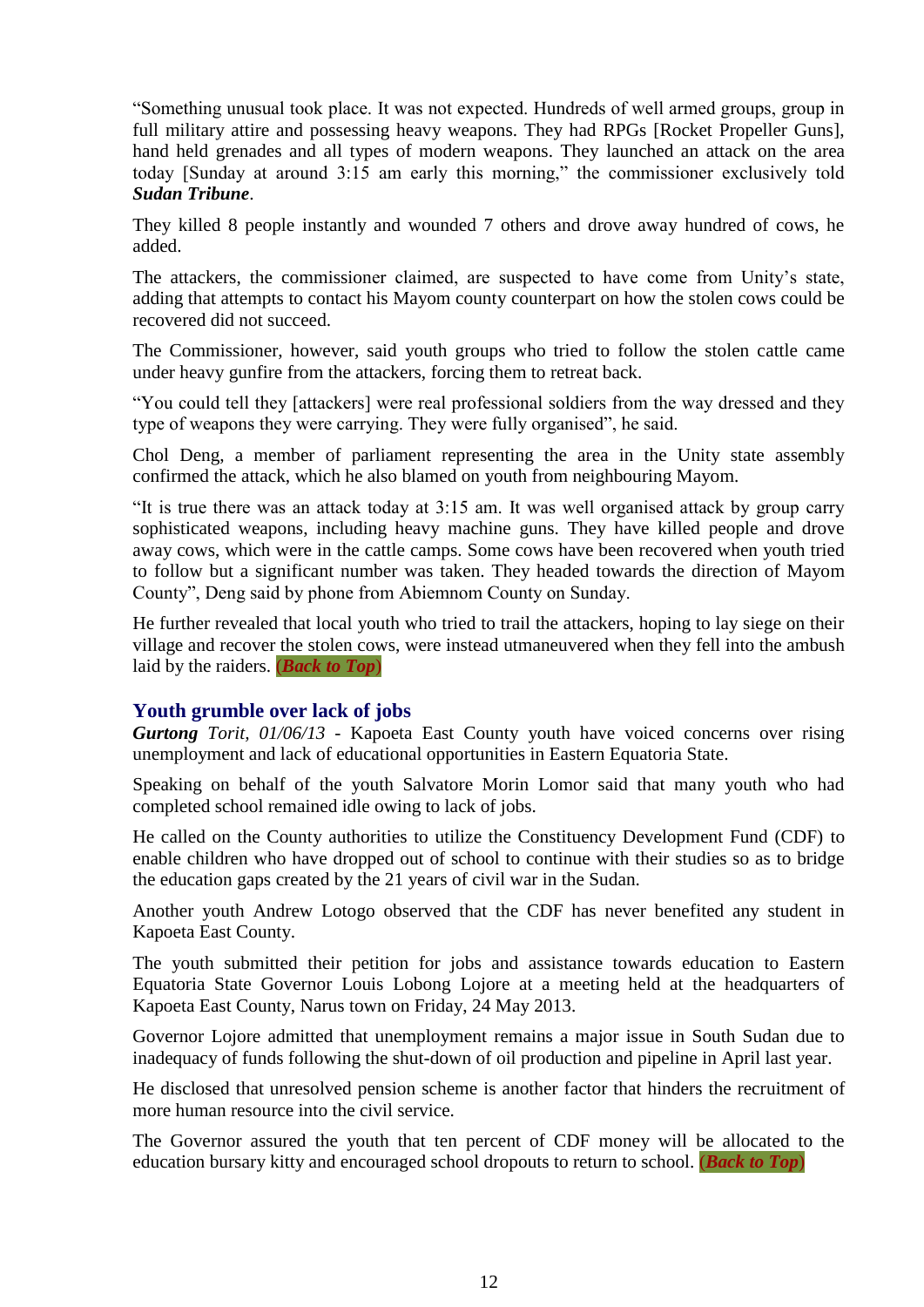#### <span id="page-12-0"></span>**Kiir tells UN chief it is time to take action over Abyei dispute**

*Sudantribune.com Juba, 02/05/13* - South Sudan president Salva Mayardit said it is time for the international community "to take action" in order to resolve conflict over the disputed region of Abyei, accusing Sudan of showing lack of political will to forge an understanding.

The president made the remark at a meeting with the Secretary General of the United Nations on the side-line of the fifth Tokyo International Conference on African Development in Yakohama, Japan on Sunday.

"Despite our good intentions and commitment to resolve the difference, we are not making any progress because the other side which is supposed to work together with us as our sincere partner has not been able to move even when we have accepted the request to negotiate past the deadline", president Kiir reportedly told the secretary General of the United Nations Ban-Ki Moon on Sunday.

The president was further quoted as calling on the international community, particularly the United Nations "to act" because the two leaders (himself and Sudanese president Omer Ahmed Hassan El Bashir) have repeatedly fail to agree on the way forward to end the decade of conflict over the area.

He accused Sudanese government of "lacking interest and will" to the address the issue, describing the request seeking extension of negotiation within the African Union as "a political trick to buy time"

"The intention is to buy time. We have met more than three times this year with president Bashir and we did not resolve anything. They are always going against proposed action plans and implementation modalities which always make delays become another reason for negotiation. This shows that Sudan is not serious about committing to what it takes to get these issues resolved", he explained.

Kiir was referring to his latest meetings with his Sudanese counterpart Omer Al-Bashir in Juba and Addis Ababa where the two parties failed to agree on the formation of the interim administration and the referendum's organisation.

The United Nations' Secretary General Ban Ki-Moon on his part commended the progress made you made in the implementation of some aspects of cooperation agreement and urged the South Sudanese government to continue engaging with Sudan to move forward on the implementation of the 27 September 2012 deals.

He further "stressed the increasing concern of the international community with regard to the deteriorating humanitarian situation in South Sudan, and called on the Government of South Sudan to do more to protect civilians in Jonglei State, in particular.

"The world is deeply concern about increasing insecurity situation in Jonglei. We are getting towards a time now where hard decisions need to be made", said Ki-Moon.

South Sudanese Minister of foreign Affairs and International Cooperation, Nhial Deng Nhial said president Kiir had met also with a number of Asian and world leaders on the sideline of the conference, describing all meetings "fruitful with encouraging pledges made for development and humanitarian assistances". (*[Back to Top](03-Jun-2013%20-%20Media%20Monitor.doc#_top)*)

#### <span id="page-12-1"></span>**Sudan says Bashir's statements reflect government's official position**

*Sudantribune.com Khartoum, 02/06/13* - The ruling National Congress Party (NCP) political sector held a meeting today chaired by Sudan's 2nd Vice President al-Haj Adam to discuss situation across all battle fronts and particularly in Abu-Kershola which was taken back from rebels hands this week.

Abu-Kershola which is located in north east of South Kordofan state and on the borders with North Kordofan, had been seized by the rebel Sudan Revolutionary Front (SRF) fighters in late April along with a brief occupation of North Kordofan's second largest town of Um Rawaba.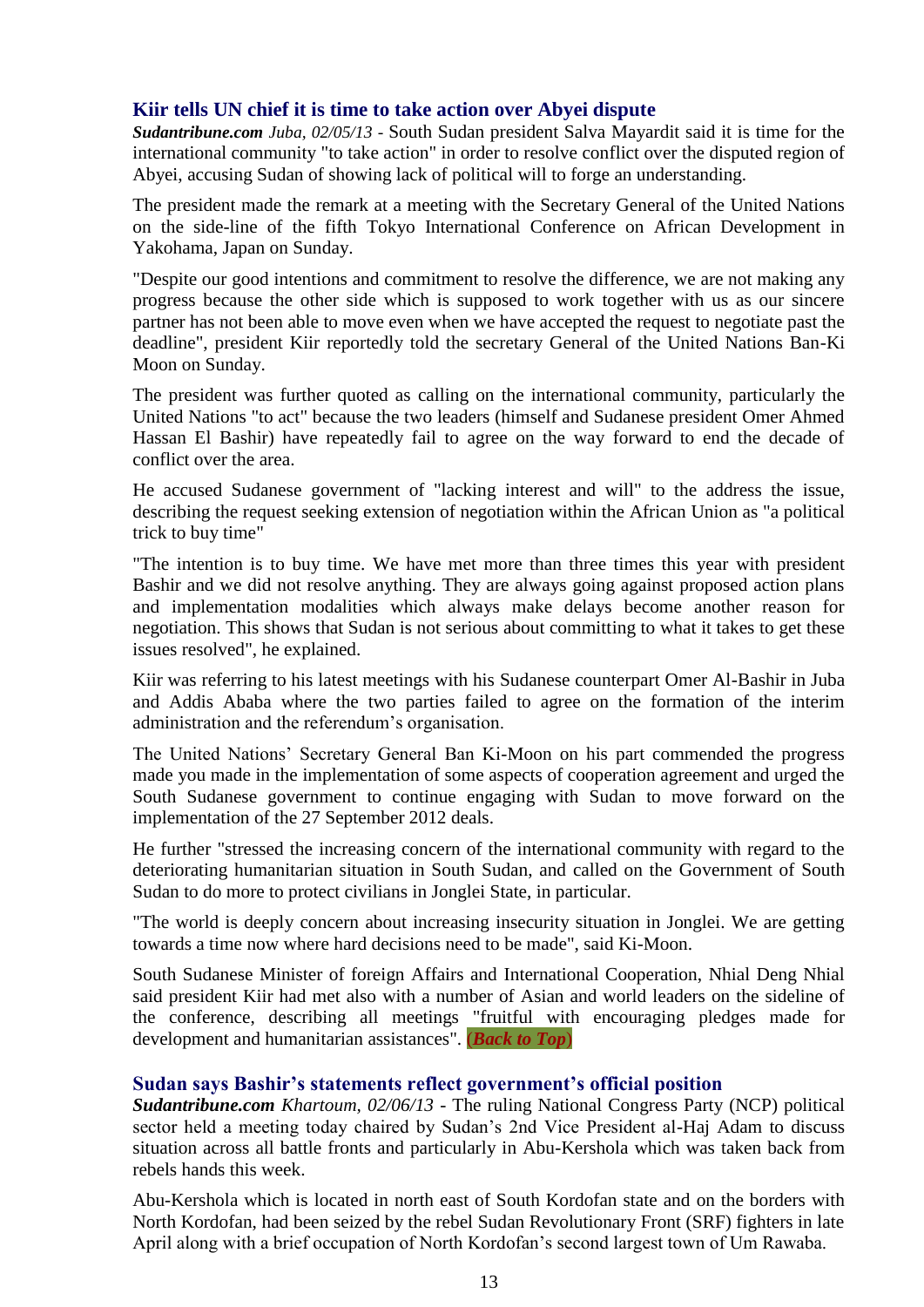On Friday SRF rebels said that they downed a military helicopter near Abu Kershola where a Sudanese army top commander was on a visit to inspect the recently reclaimed area, but the army denied the rebel claims.

Sources told Sudan Tribune that Sudanese army Chief of Staff Lieutenant General Ismat Abdel-Rahman narrowly escaped death when he visited the area's frontlines. The shelling started on his convoy from rebels in mountains nearby prompting Sudanese troops to use tanks and helicopters to secure and evacuate the senior army official safely.

In the process a helicopter was shot down, the sources added.

Following Sudan re-asserting control over Abu-Kershola, president Omer Hassan al-Bashir announced that they will no longer negotiate with SRF and warned Juba that they will shut down the pipelines if they do not cease backing rebels.

But at the time Ghazi Salah al-Deen al-Attabani, a leading NCP figure, downplayed Bashir's remarks calling it "an understandable political speech as part of a military campaign".

South Sudan's ambassador in Khartoum, Mayan Dut Wol also indicated that they do not take Bashir's threats seriously describing it as an "emotional" outburst.

"I am not shocked," Wol told Reuters. "We know the president, we know him," he said, laughing.

But the NCP meeting today stressed that Bashir's statements at the Abu-Kershola liberation celebration reflects the official position of the government and the party.

"The call [is made] again to [South Sudan] President Salva Kiir to overcome this [SRF rebel] group that wants to disrupt the peace and [we should instead] work together to complete the peace in the south and north and not support armed movements and comply with the agreements signed" NCP deputy media officer Qubais Ahmed al-Mustafa said following the meeting.

He went on to say that Bashir's talk about South Sudan's support to rebels by South Sudan in his capacity as the country's top man who is privy to the facts and information.

At a separate event today, the director of the National Intelligence and Security Services (NISS) Mohamed Atta al-Moula Abbas claimed that the SRF forces are re-grouping with the support of Juba to serve Zionism and world imperialism.

Last March, Khartoum and Juba agreed to form a joint committee mandated with addressing concerns and complaints which may constitute a violation to the MOU on Non-Aggression and Cooperation of 14th February 2012, as well as the Mutual Cooperation Agreement of 27th September 2012.

The JPSC meeting which took place in Khartoum last month between military intelligence teams from north and south Sudan has failed to reach an agreement on the thorny issue of harboring and supporting rebel groups in both countries.

The director of South Sudan department at Sudan's foreign ministry, Badr Al-Din Abdullah said today that the JPSC meetings between Sudan and South Sudan will convene in Juba today.

According to Sudan's foreign ministry spokesperson, Abu-Bakr Al-Sideeg, the African Union High Level Implementation Panel (AUHIP) had flown to Khartoum and Juba to determine the committees' meetings dates, adding that the Sudanese side has suggested the date for today's meeting.

He further said that Khartoum didn't receive any notice from Juba asking for postponing the meeting because several ministers are travelling with president Salva Kiir in his current visit to Japan.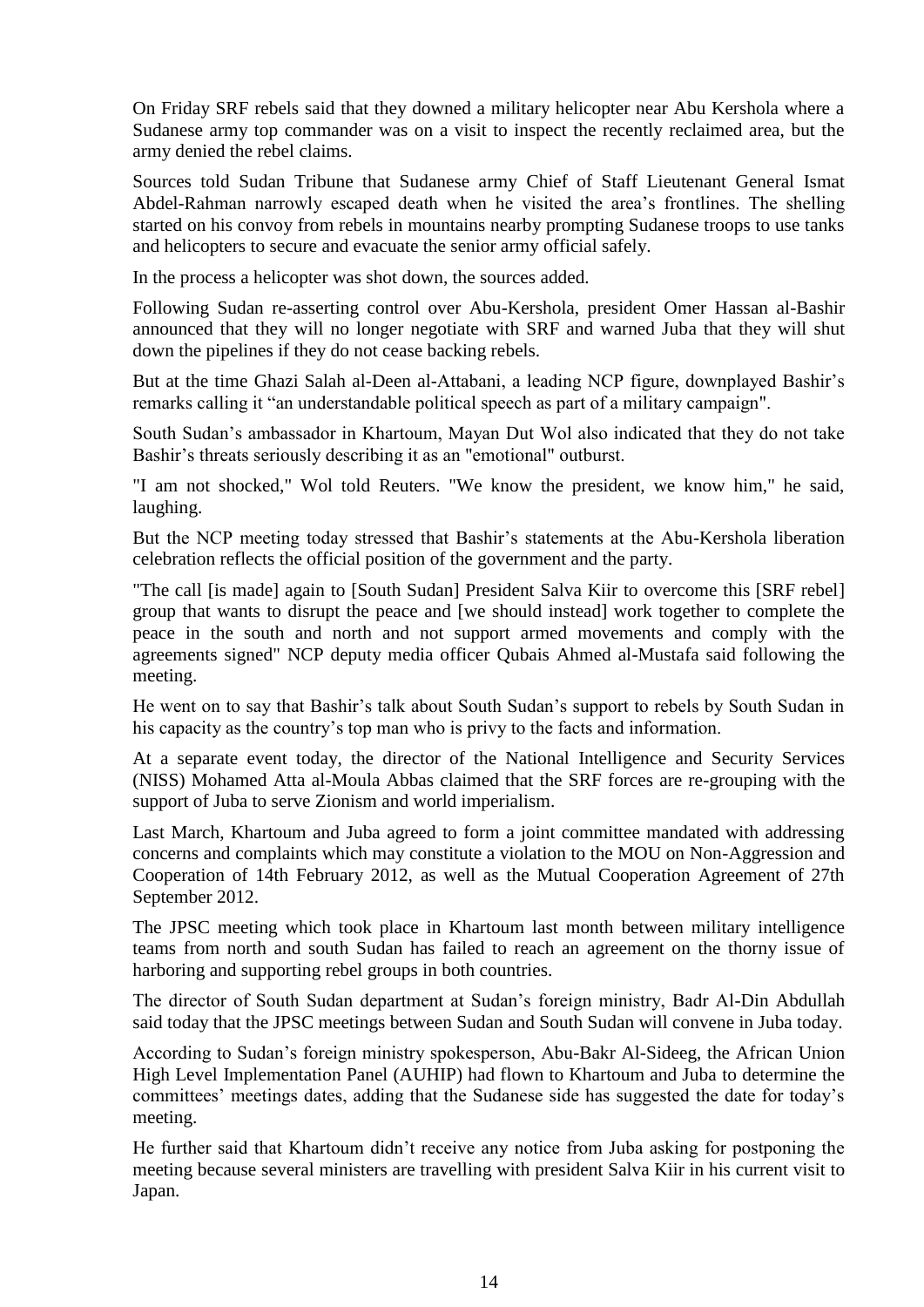But later in the day a member of Sudan's delegation at JSPC told pro-government Ashorooq TV that the meeting has been postponed after consultations between the defense ministers of the two countries. (*[Back to Top](03-Jun-2013%20-%20Media%20Monitor.doc#_top)*)

#### <span id="page-14-0"></span>**Sudan says "external influences" on SPLM-N made negotiations fail**

*Sudantribune.com Khartoum, 01/06/13* - The Sudanese government attributed the collapse of the recent round of negotiations with the Sudan People Liberation Movement North (SPLM-N) in Ethiopia last month to "external influences" exerted on the rebel side.

These pressures, according to Sudan's negotiating delegation Hussein Hamdi, impacted the rebels strategy in the talks to seek goals that were irrelevant to resolving the conflict in the border states of Blue Nile and South Kordofan.

"I can say that there are external influences which have made the rebel delegation lacking decision, flexibility, and will" Hamdi said, adding that the government delegation acted in accordance with the strategic objective and the methodology and ethics of negotiating for peace.

The SPLM-N on the other hand, he said, dealt in a tactical manner to maneuver and not to negotiable.

Speaking on pro-government *Ashorooq TV*, Hamdi said that they sensed threats from SPLM-N Secretary General Yasser Arman in Addis Ababa that if they don't reach an agreement, they will march all the way to Khartoum.

"We deal with threats seriously whether it is with the South [Sudan] or our internal institutions" he said.

He stated that the composition of the rebel delegation was centered around Arman saying that he blames those who authorized him to talk on their behalf".

Hamdi stressed that the government delegation was flexible and that positive results could have been reached if the other party responded to it.

The Sudanese official went on to say that Khartoum has great confidence in the African mediation team led by Thabo Mbeki to lead the negotiations.

He explained that last month's attack on Abu-Kershola by the rebels of the Sudan Revolutionary Front (SRF) was for the purpose of "psychological recovery" that came in the wake of signing of the implementation matrix with South Sudan which created confusion and fear within the rebel ranks.

Hamdi further said that target of the attack was to incite hatred within the components of society in South Kordofan that "will not add anything to them [rebels]".

SRF is an alliance between Sudanese factions opposed to the government led by president Omer Hassan al-Bashir. It was declared on 12 November 2011, following several months of support by Darfuri rebel groups for the SPLM-N in its conflict with Khartoum.

The alliance brings together the two main factions of the Sudan Liberation Movement/Army, as well as the other major rebel group in Darfur, the Justice and Equality Movement, and the SPLM-N. (*[Back to Top](03-Jun-2013%20-%20Media%20Monitor.doc#_top)*)

#### <span id="page-14-1"></span>**OPINION - A call to discourage regional conferences in South Sudan**

*By Justice Deng Biong on Sudantribune.com, 01/06/13* - First, allow me to stress the obvious and that is the fact that we do not have any constitutional vacuum to urgently look for a new one like we are doing these days. What we lack, sometimes, is the will to enforce the existing constitutional and legal provisions accordingly. Another mistake we sometimes commit, whether deliberately or inadvertently, is the creation of institutions not provided for in the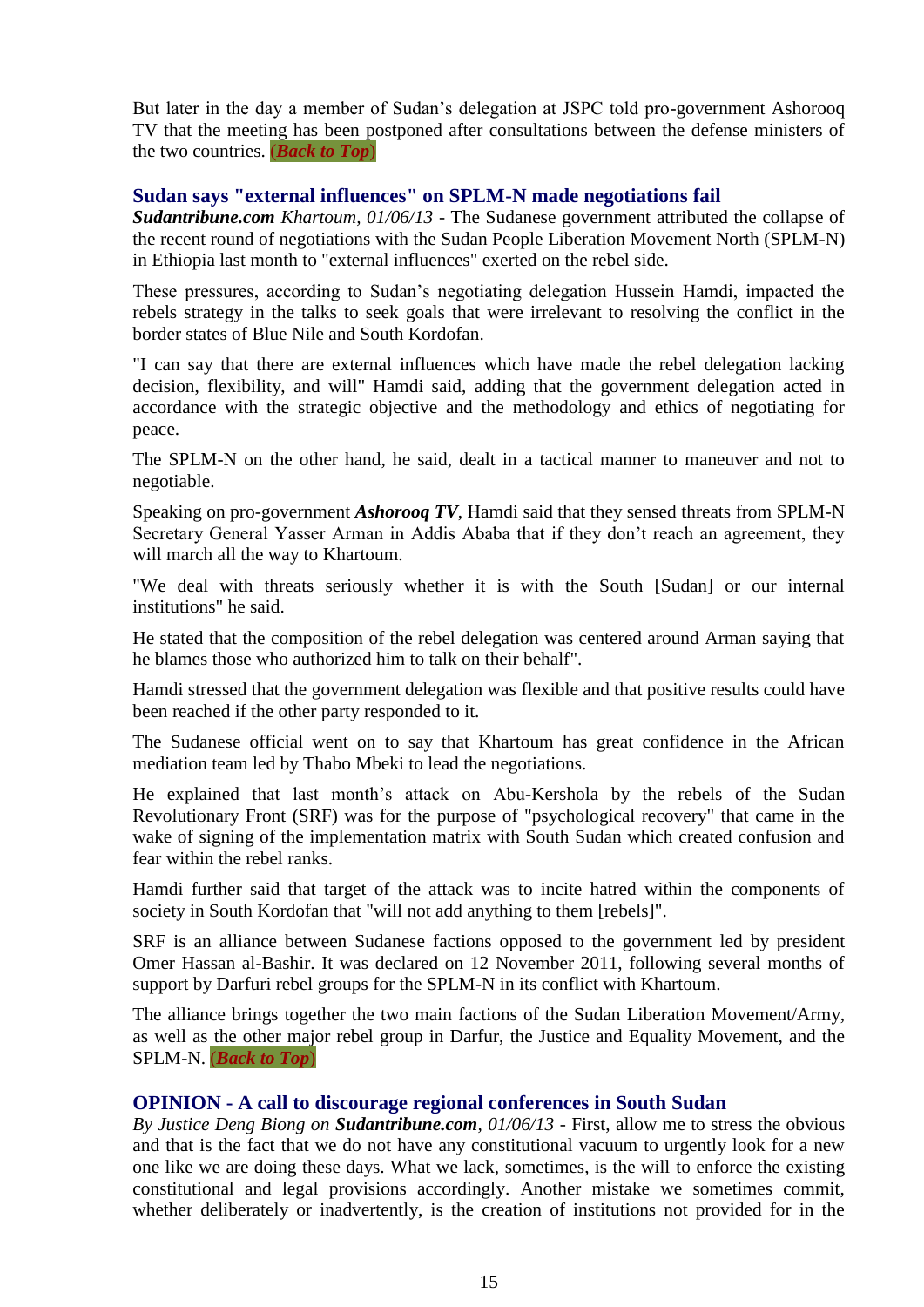Constitution or law and their unjustified empowerment to do the work of duly constituted institutions thereby evidencing our failure to adhere to institutionalism and constitutionalism!

The recent examples of institutions created outside our existing constitutional and legal framework are the so called "Greater Equatoria Conference" and "Greater Bahr el Ghazal Conference". Greater Upper Nile has not yet organized one and I encourage them not to do so. I need to be convinced by the organizers of these two conferences as to what necessitated their organization or whether their objectives and outcomes could have not been achieved by the relevant constitutional or party institutions!

If the objectives behind these conferences were coordination of issues in regard to effective implementation of the decentralized system and devolution of powers and any other issues related to the states; that might be understood as that is possible in the light of the provisions of Article 59 of the Transitional Constitution of South Sudan (TCSS) ,2011. Since the cited article provides for the competences of the Council of States, one would expect the latter to be the organizer and its Rt.Hon.Speaker to officiate over them and not the RT, Hon.Speaker of the National Legislative Assembly!

For the benefit of those who might not be aware of our constitutional framework, for a reason or another, allow me once more, dear reader, to highlight some relevant provisions in our Transitional Constitution, 2011, to see for yourself a possibility for organizing this type of conferences with such politically charged agenda.

Shortly before our independence, we agreed, through our representatives in the then Southern Sudan legislative Assembly (SSLA) to adopt the Transitional Constitution of South Sudan (TCSS), 2011, that: "…derives its authority from the will of the people and shall be the supreme law of the land. It shall have a binding force on all persons, institutions, organs and agencies of government throughout the Country." And that: "The authority of government at all levels shall derive from this Constitution and the law."(See Art.3 (1) (2) of the TCSS, 2011).

After our independence we became free and sovereign in our nascent state. But our sovereignty according to Art.2 of the TCSS, 2011, "… is vested in the people and shall be exercised by the State through its democratic and representative institutions established by this Constitution and the law"

In other words the preceding paragraphs emphasize; first, the supremacy of the Constitution and its binding force on everybody and institution in the Republic of South Sudan and secondly, that the state or governments shall exercise powers given under the Constitution through constitutionally and legally established institutions. Where do the two conferences, mentioned above, fit?!

Among the numerous resolutions/recommendations made by the two conferences, two recommendations struck my attention most; namely the choice of federalism as system of governance for South Sudan (Greater Equatoria Conference) and the support of the incumbent President H.E.Gen.Salva Kiir Mayardit as presidential candidate in the upcoming 2015 general elections (Greater B.Ghazal Conference).The two conferences were certainly not mandated to pass such resolutions. I see this last resolution as an unnecessary preemption of what might be the position of the SPLM on which ticket Gen. Kiir came to power, when the right time comes and when the Party's competent body, the 3rd National Convention, decides on the Party's flag bearer!

On equal basis, I ask the SPLM members who attended the last Greater Equatoria Conference which recommended federalism for governance in South Sudan, while they are crystally aware that the position of their SPLM Party is Decentralization; are you not embarrassed?! Where does your political loyalty lie most? In the community or in the political party which is constitutionally competent to debate these matters?! See Article 5(2) of the SPLM Constitution, 2008 which says the SPLM shall be guided by the principle of Decentralization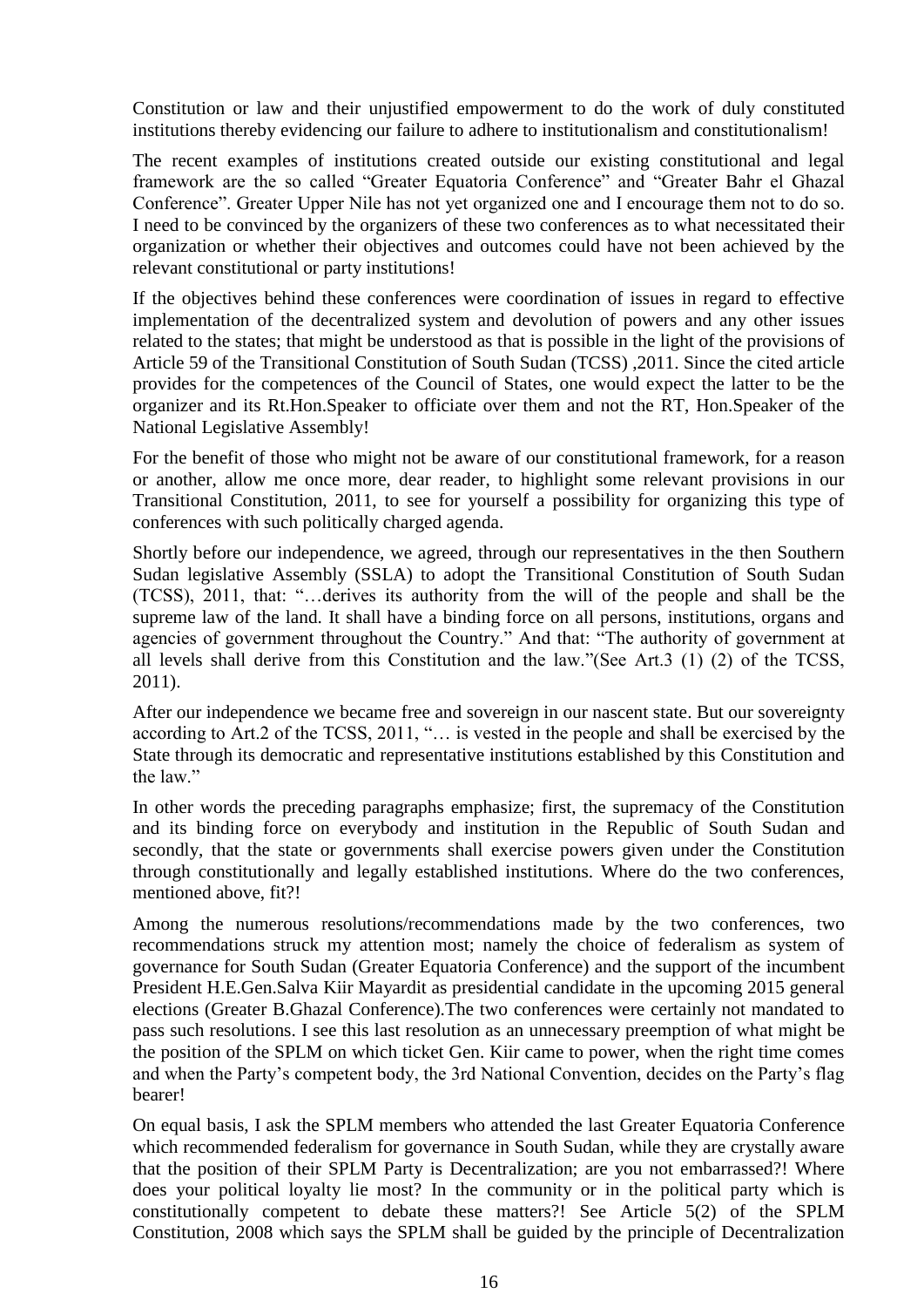and devolution of power which was reaffirmed in the preamble to our TCSS, 2011 which says and I quote: "Committed to establishing a decentralized democratic multi-party system of governance in which power shall be peacefully transferred…"Unquote.

Another paragraph of our preamble in the TCSS, 2011, says we are: "Determined to lay the foundation for a united, peaceful and prosperous society based on justice, equality, respect for human rights and the rule of law." Can we achieve unity of our society in a peaceful manner if we encourage these unconstitutional regional bodies?!

Again, if we pick the issue of the Rule of Law mentioned above, it means in simple words that, before deciding any matter, a public officer/servant should ask him/herself, by what legal authority is he or she doing this or that. The organizers of the said Greater regional conferences should have asked themselves, where in our Transitional Constitution, State Constitutions and laws such conferences are provided for and whether they were legally authorized to organize them. They are certainly not provided for and the organizers were clearly acting contrary to the provision of Art.3 (2) of the TCSS, 2011, which says: "The authority of government at all levels shall derive from this Constitution and the law."

Finally, and in summary, I am opposed to these greater regional conferences and make a call to discourage them for the following reasons:

1) Apart for being unconstitutional, they promote communal politics which stratify the country into communal political blocks and does not assist national unity of our people. E.g., it is not for no good reason why Section 47 (1) of our National Elections Act, 2012, requires that a person nominated for the office of the President must be seconded by ten thousand registered voters from at least seven states, with no less than two hundred voters from each state. This is to ensure electing a President who shall be a real symbol of national unity and representative of all communities

2) The conferences undermine the multi-party system of governance enshrined in our TCSS, 2011. In other words, we have agreed that political power in this country shall be peacefully contested and transferred through nationally representative political parties not communal associations. See Section 16 (2) (f) of our Political Parties Act, 2012, which says a political Party shall be qualified to be fully registered if:

(i) it has recruited as members, not less than five hundred registered voters from each of more than at least eight states;

(ii) the members referred to in paragraph (i) reflect regional and ethnic diversity, gender balance, representation of minorities, youth and special categories groups;

(iii) the political party shall have in its national governing body at least one member from each state.

(iv) the political party shall have branches in all the ten states and is, in addition organized in not less than eight states.

(v) the composition of its governing body reflects regional and ethnic diversity, gender balance and representation of minorities and special categories groups.

3) The choice of what system is good to govern this Country or who should lead it, is not a business of regions or communities, but of political parties as manifested in their political programmes.

*Justice Biong is the current Chairperson of the National Public Grievances Chamber-RSS-Juba. He can be reached at [dkoklek@yahoo.com](mailto:dkoklek@yahoo.com)* (*[Back to Top](03-Jun-2013%20-%20Media%20Monitor.doc#_top)*)

#### **FEATURE: After 'black gold', South Sudan eyes the real stuff**

*Capital FM News Nanakanak, 02/06/13* - Knee-deep in muddy water, Peter Locebe and a long line of other men scour the sand for the sparkle of a speck of gold, back breaking work in the fierce equatorial sun of South Sudan.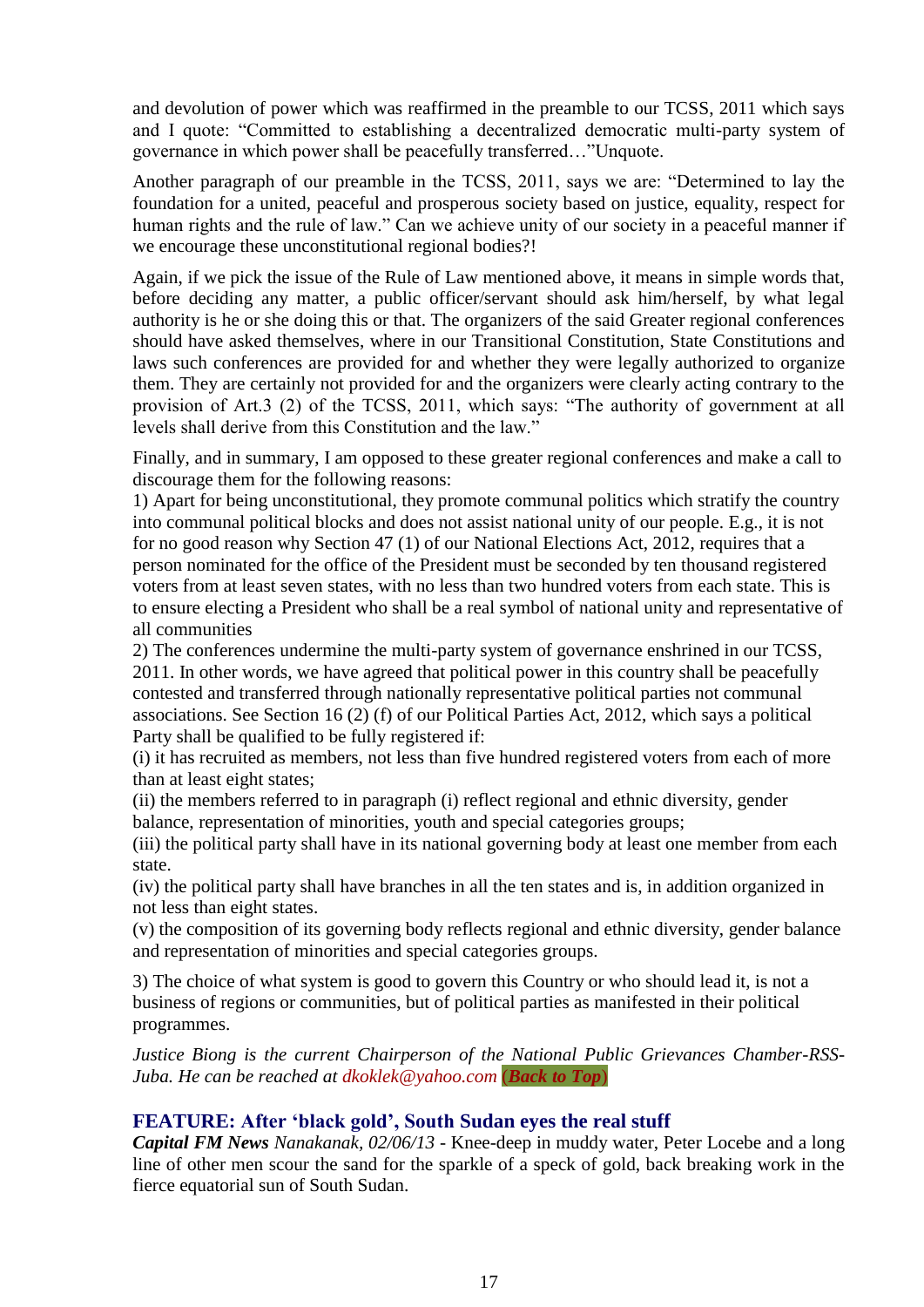"There is so much gold here," Locebe said, mopping his brow and telling stories of how he once found a whole ounce (30 grams) of gold in a single day from the muddy creeks in this remote and grossly impoverished region.

But while the panners sift the dirt in the hope of making their fortune, the gold here could also turn out to be a much-needed economic lifeline for their fledgling nation.

Experts believe and South Sudan hopes the land holds good potential for larger scale mining, a possible future resource to wean the economy of the world's youngest nation off an almost total reliance on the pumping of crude oil.

Initial geological assessments suggest South Sudan holds good reserves of iron ore, copper, nickel, platinum and manganese.

"Long term, mining has the potential to replace oil, because oil is seen to be phasing out in about five or 10 years time," said Rainer Hengstmann, who works for the London-based Adam Smith International advisory firm to support the oil and mining ministry.

Setting up large-scale mining could take from around five to 15 years, he estimates.

As yet, it is nearly virgin territory for explorers, apart from an aerial survey carried out near the main trading post town of Kapoeta here, some 200 kilometres (125 miles) east of the capital Juba.

South Sudan won independence from former civil war foes Sudan in July 2011, taking with it the bulk of the former united country's oil reserves, a resource that provided 98 percent of Juba's government revenue.

But bitter arguments and still tense relations with Sudan — who controls all the pipelines the landlocked South need to export crude — showed the danger of near total reliance on a single resource.

South Sudan's economy was crippled when it shut down crude production for more than a year — restarting only in April — after accusing Khartoum of stealing its oil.

That makes minerals under the soil a literal gold mine for the nation.

– Foreign companies lining up but infrastructure lacking –

Armed with picks and plastic tubs, the Toposa people here started digging soon after the end of British colonial rule in the 1960′s, recruited by traders scooping a fortune by buying a gram of gold for a dollar.

The Toposa, still wearing traditional costumes consisting of little but vast strings colourful beads, have now been joined by an estimated 60,000 artisanal diggers and panners lured by the gold rush.

However, larger companies are expected soon.

Petroleum and Mining Minister Stephen Dhieu Dau says the government is "giving special attention to this sector", and hopes to provide the first exploration licences later this year.

Interest is keen, officials say.

"There are so many companies at the door, just queueing to come in," mining ministry director general Arkangelo Okwang said, adding officials still need to finalise mining regulations to ensure the resource is managed, and becomes a "blessing, not a curse."

As yet, the formal industry is not even in its infancy.

"Where's the infrastructure, where's the power?" asked Hengstmann. "You need roads, a railway…you can't run a mine on generators."

But hand digging miners are already pulling out impressive hauls.